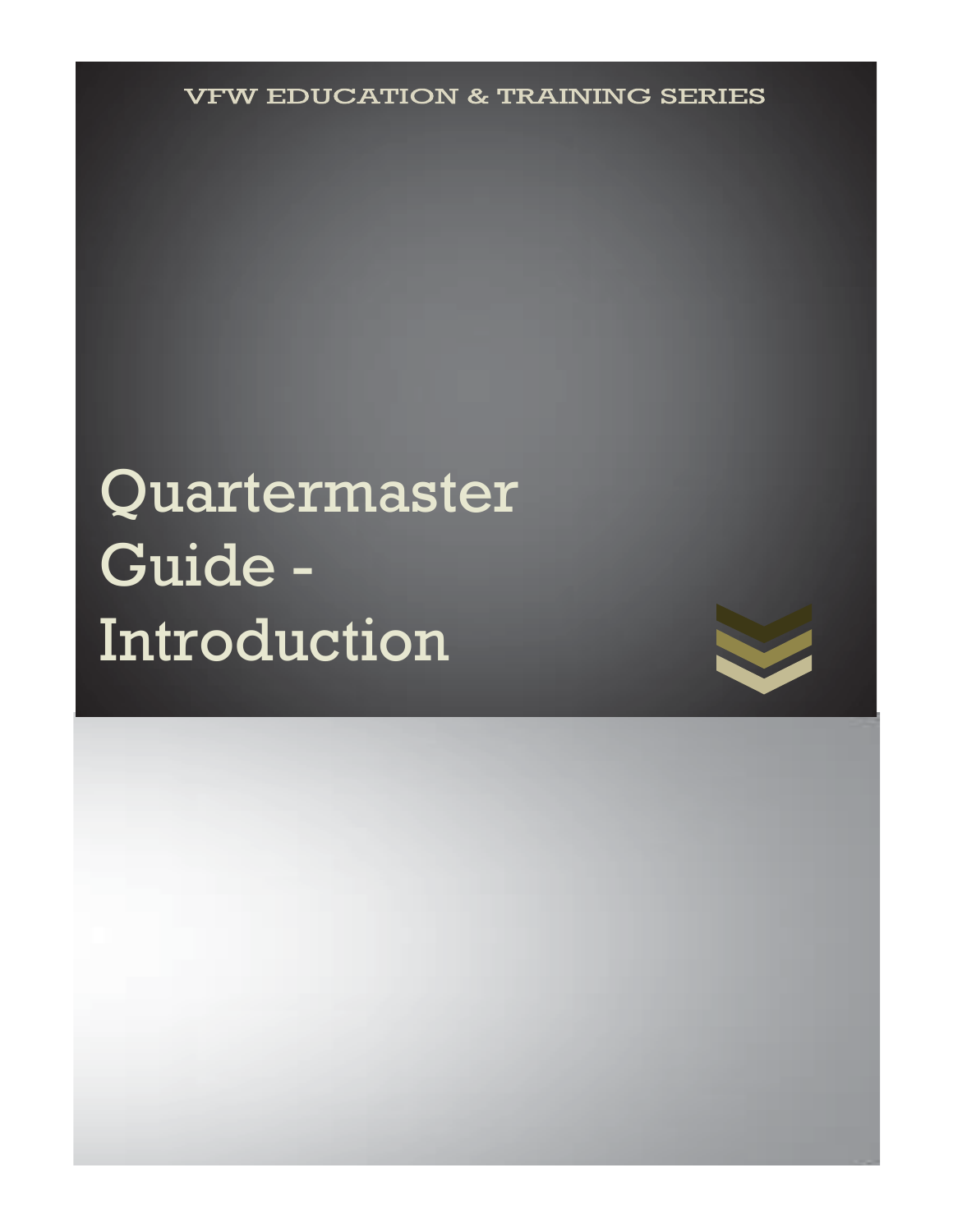Reviewed and Revised 20170201 Administrative Operations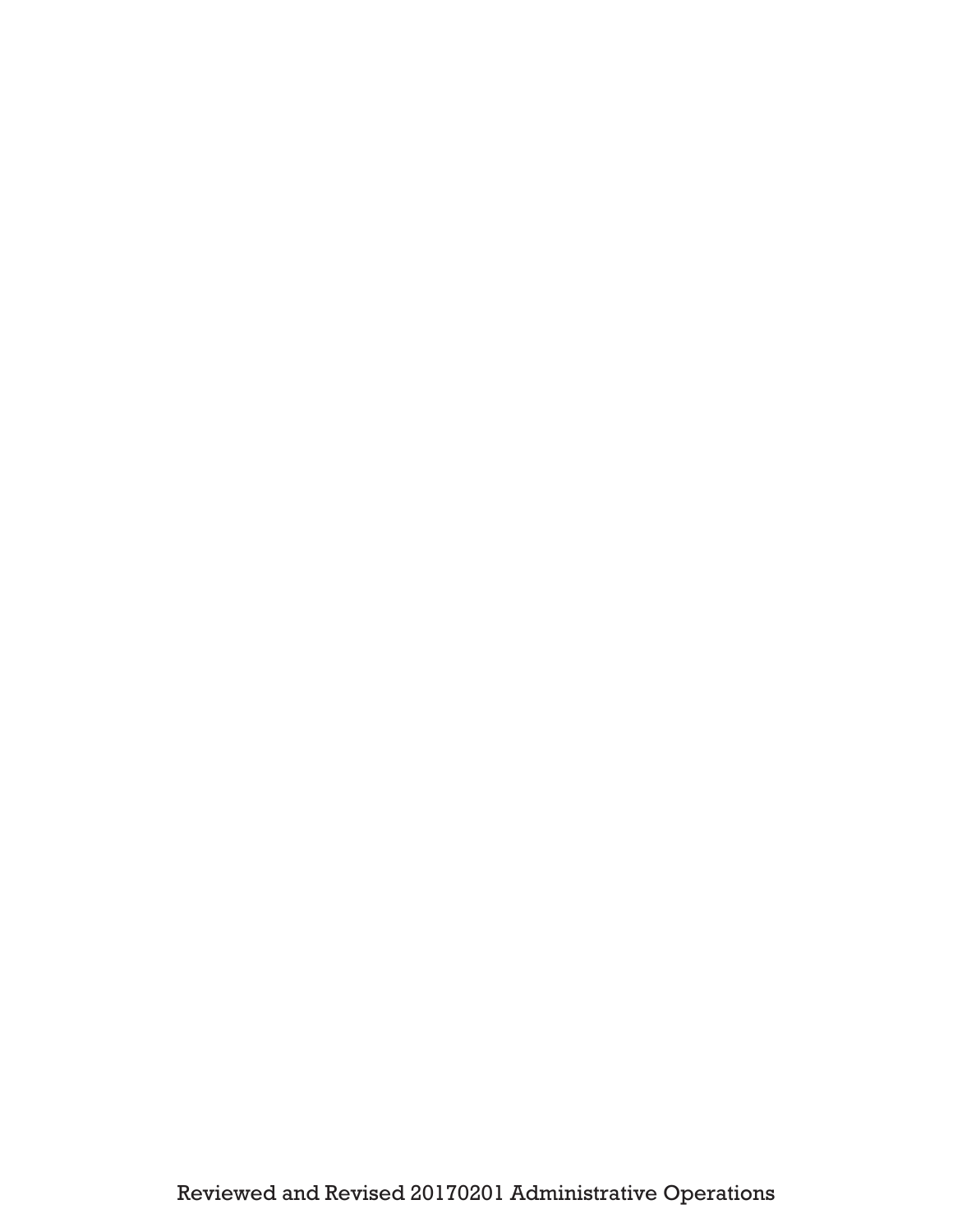## **Veterans of Foreign Wars of the United States**



#### **A Message to Post Adjutants and Post Quartermasters**

The Veterans of Foreign Wars is respected and effective because it is a grassroots organization, built from the bottom up by members demonstrating every day their commitment to their fellow veterans, community and country. The cornerstone and foundation of the Veterans of Foreign Wars are the Post. That is where the energy and impetus for our state and national efforts are generated and where so much of the real work is done. Without the effort by the officers and members at Posts around our great country and the world, little would be accomplished.

The members of your Post have selected you for a very important role in maintaining the continuing effectiveness of the grassroots efforts in your community. You now have the responsibility, and also the opportunity, to reward them for the trust they have placed in you. If you perform your duties well, the members of your Post, as well as the entire community, will benefit.

You have been tasked with advancing the interests of the Post and the purpose of this Manual is to help you understand and perform your important duties in fulfillment of this mandate. It will hopefully be a blueprint you can use to operate efficiently and effectively.

Please always remember that the offices of the Post Adjutant and Post Quartermaster are the most critical in the Post and you will have the personal satisfaction of knowing you have contributed to the success of your Post, Department and the National Organization as the result of your care and attention to detail.

And, certainly, if you have an idea that you think will be better than our present methods, let us hear about it! You do the work. If changes can be made without harm to accepted practices, we want to know about them.

Robert E. Wallace Adjutant General

Debra L. Anderson Quartermaster General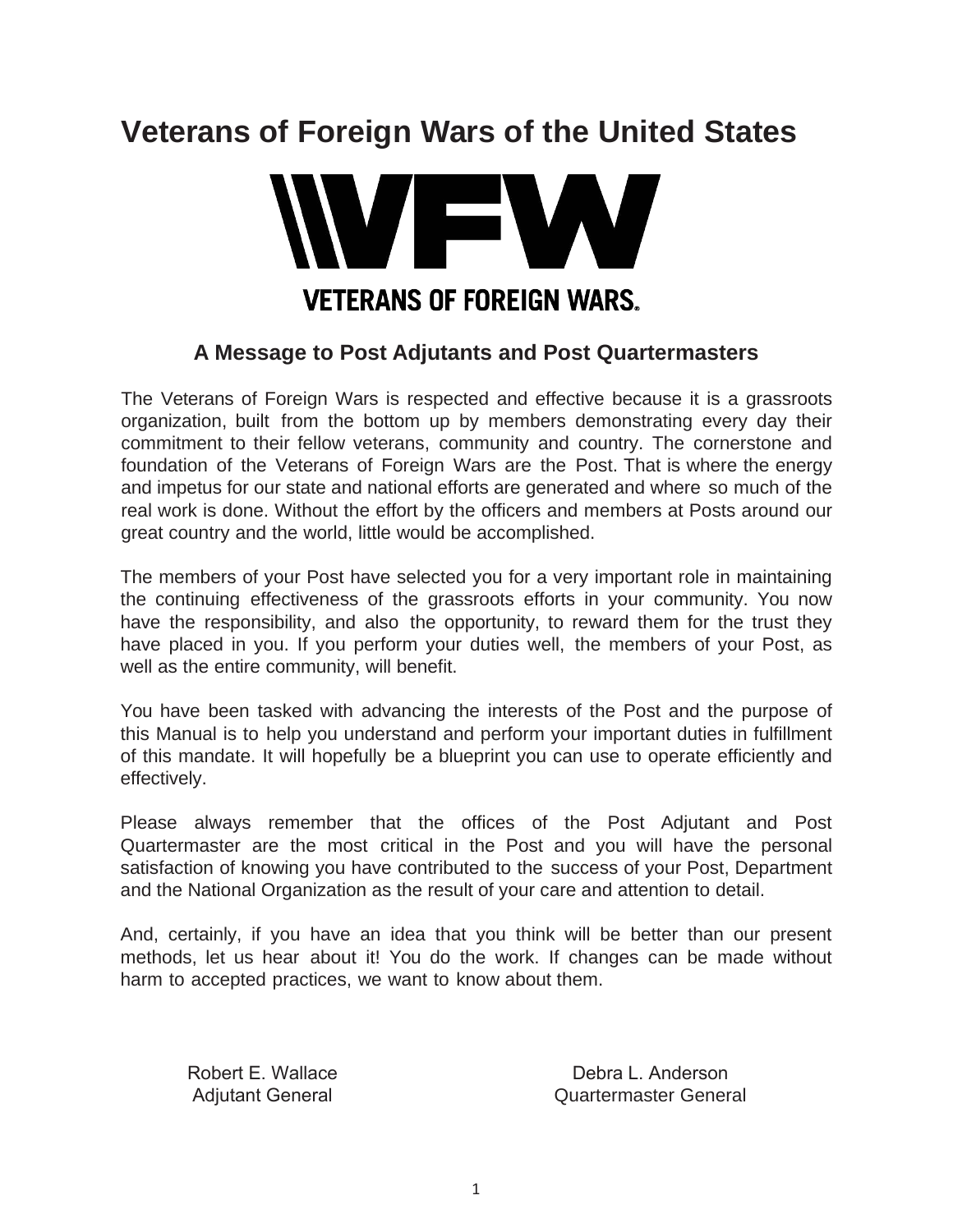## **Table of Contents Quartermaster Guide Introduction**

| Statement of Policy (Operation, Management and Control of Clubs and/or Canteens) 14-15 |  |
|----------------------------------------------------------------------------------------|--|
|                                                                                        |  |
|                                                                                        |  |
|                                                                                        |  |
|                                                                                        |  |
|                                                                                        |  |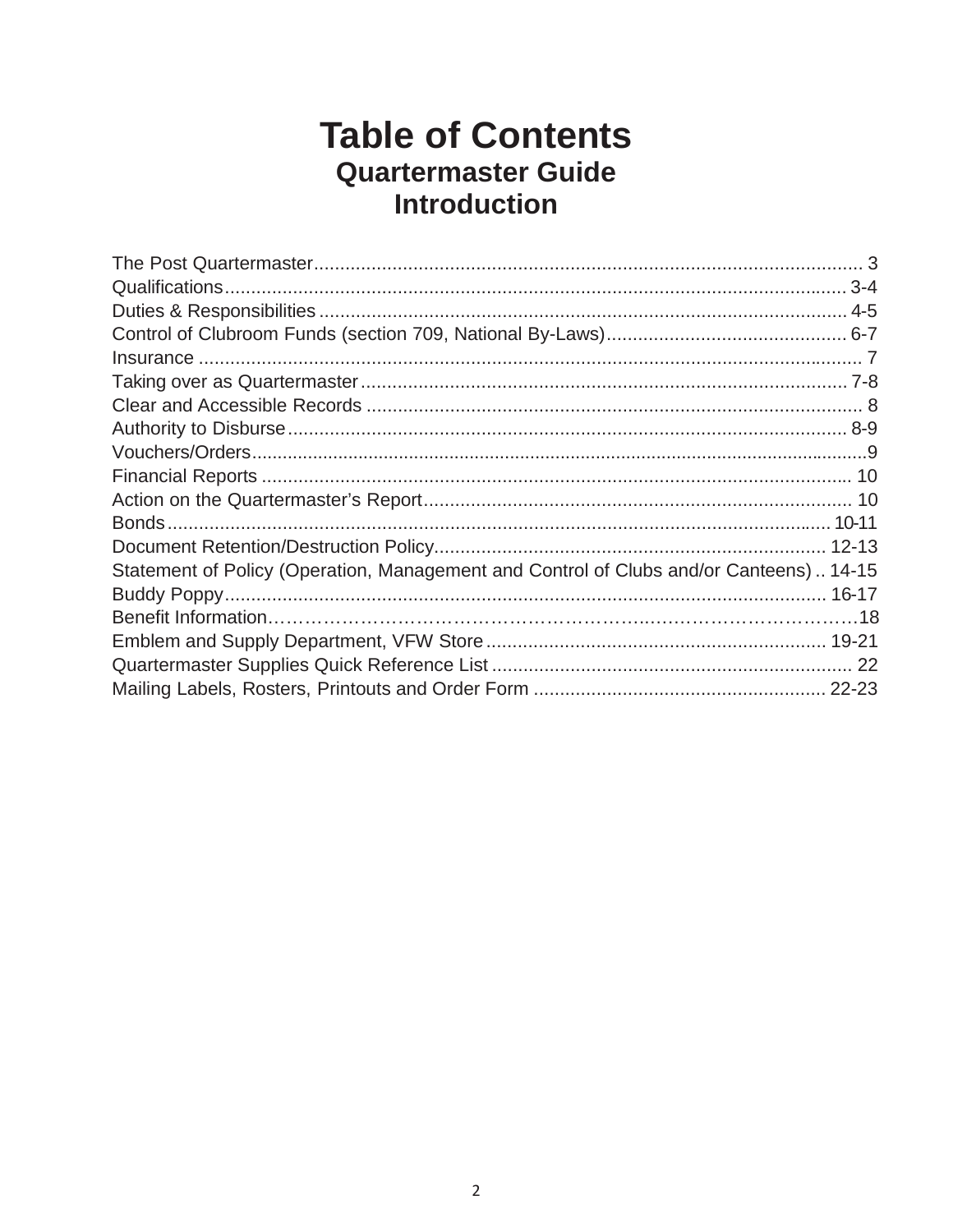# **The Post Quartermaster**

The Post Quartermaster is the chief financial officer of the Post. The Quartermaster is the custodian of all Post property and the officer responsible for safeguarding Post funds and property. The Quartermaster is accountable to the Post, Department and the National Organization for all of the monies, securities, vouchers and property of the Post. The Quartermaster is the only one authorized under the By-Laws, to receive, handle, and account for funds of the Post. As Quartermaster, you may authorize a person to disburse funds on your behalf; however, they must be bonded. There are no exceptions to this rule!

No committee, holding company, canteen manager, group or individual in the Post or in any way connected with the Post's activities, can take this authority and responsibility from the Post Quartermaster. All funds, monies or property accumulated under the name of the Veterans of Foreign Wars for the Post, regardless of the nature of the activity which accumulates them, are the property of the Post and are subject only to disposition by Post action. No Post member can mandate the expenditure of funds or disposition of Post Property unless properly authorized by the Post and executed by the Quartermaster or the Quartermaster' authorized person.

# **Qualifications of a Post Quartermaster**

A major factor in the success or failure of a post is the ability and efficiency of the Quartermaster.

The National By-Laws are more explicit on the duties of the Post Quartermaster than those for any other office. The Quartermaster is the custodian of the money and property of the Post, the guardian of its finances and the keeper of the financial records. The Quartermaster also plays an important role in collecting and processing dues.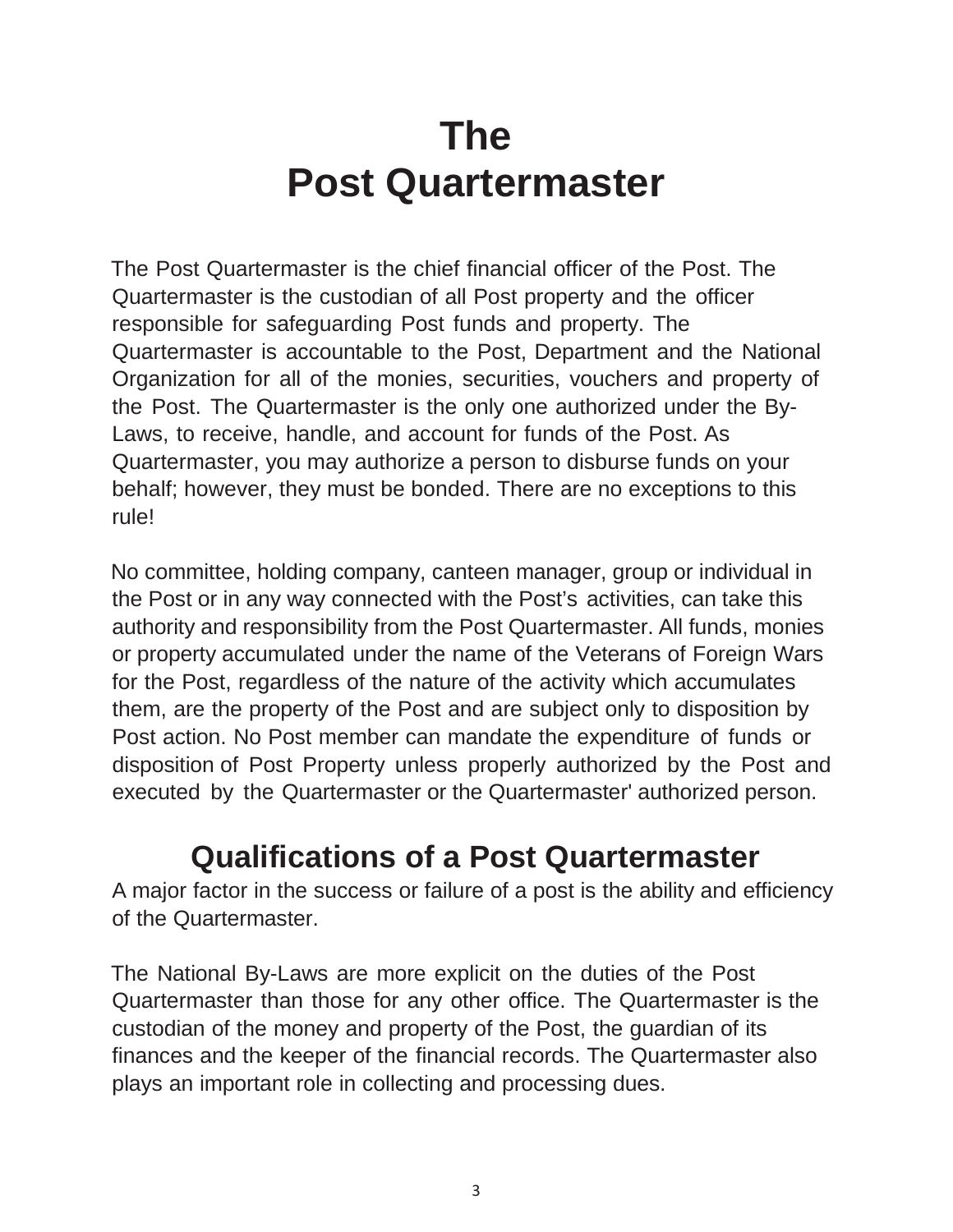The Quartermaster is meant to be, and must be, more than a bookkeeper, although maintaining adequate financial records is very important. The Quartermaster generally knows more about the Post than any other individual and MUST BE dependable, honest and capable. In Post meetings, the Chaplain prays that we may "live lives of stainless integrity." This petition applies to all Post Officers, but especially the Post Quartermaster. You must keep an accurate account of your stewardship. You must be everything the finest VFW character should be and with it all . . . be the hardest worker in the Post.

# **Duties of the Post Quartermaster**

The duties of the Quartermaster are set forth in Section 218 (a) (5) of the Manual of Procedure.

Among the duties of a Post Quartermaster, the Quartermaster shall:

- a) Qualify and secure a bond in a sum at least equal to the amount of the liquid assets for which he may be accountable in accordance with Section 703.
- b) Collect all monies due the Post, giving receipt therefore, and have charge of the funds, securities and other property of the Post, all of which shall be placed in his care. He shall be the accountable officer of the Post and the Treasurer of all committees handling funds.
- c) Disburse funds as properly authorized by the Post using accepted banking practices. Unless otherwise provided for in Post By-Laws, all disbursements of Post funds shall bear the signature of the Quartermaster or other person(s) authorized by the Quartermaster. Such other authorized person(s) shall be bonded with an indemnity company as surety in a sum at least equal to the amount of the liquid assets for which he may be accountable in accordance with Section 703.
- d) Receive annual membership dues (admission fees if applicable) and life membership fees and forward the Department and National dues and life membership fees immediately to National Headquarters as prescribed in Section 104.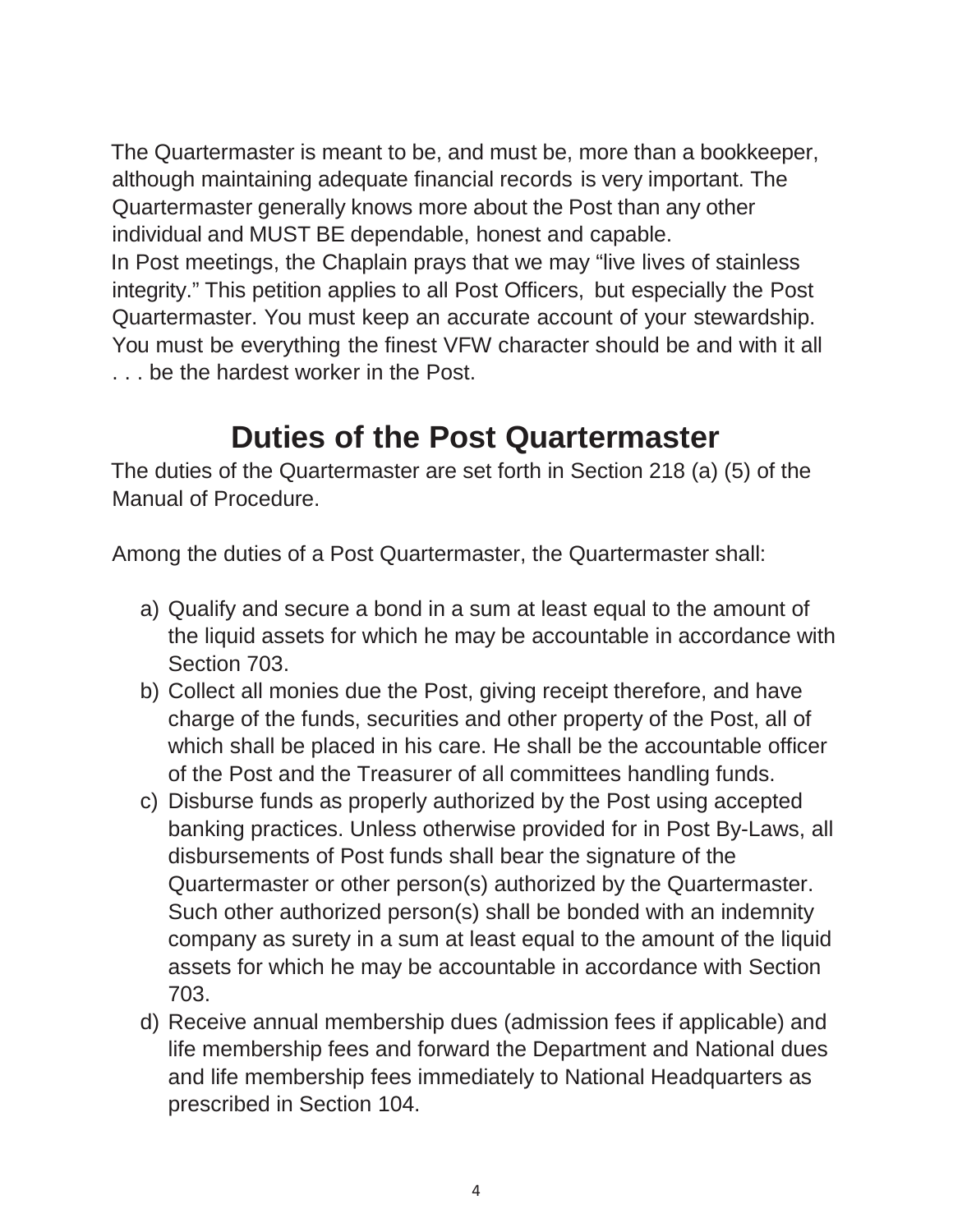- e) Provide the Post Trustees with all records, files and statements required or necessary for the preparation of the Post Trustees Quarterly Report of Audit.
- f) Maintain a dues reserve fund as prescribed in Section 717 of the By-Laws and Manual of Procedure.
- g) Maintain a relief fund as prescribed in Section 704 of the By-Laws and Manual of Procedure.
- h) Reconcile and verify all transactions listed on all bank statements to assure the accuracy of post records. The books and records of the Quartermaster shall be maintained in a legible and uniform format. Record keeping by electronic means may be used, provided a backup is maintained. Books and records shall be available for inspection by authorized officers and Post members at all reasonable times. Unless specifically authorized by the Post to remove such books and records from its facilities, they will be kept at the Post facilities.
- i) Provide access and transfer to his successor in office or anyone designated by higher authority, without delay, all books, records, papers, monies, securities and other property of the Post in his possession or under his control.
- j) Comply with, and perform all duties required of him by the laws and usages of this organization, applicable By-Laws and order's from lawful authority and perform such other duties as are incident to such office.
- k) Report on transactions concerning receipts and expenditures, for any given period, at a regular or special meeting of the Post.
- l) File appropriate forms as required by Federal, State and Local Statutes or regulations.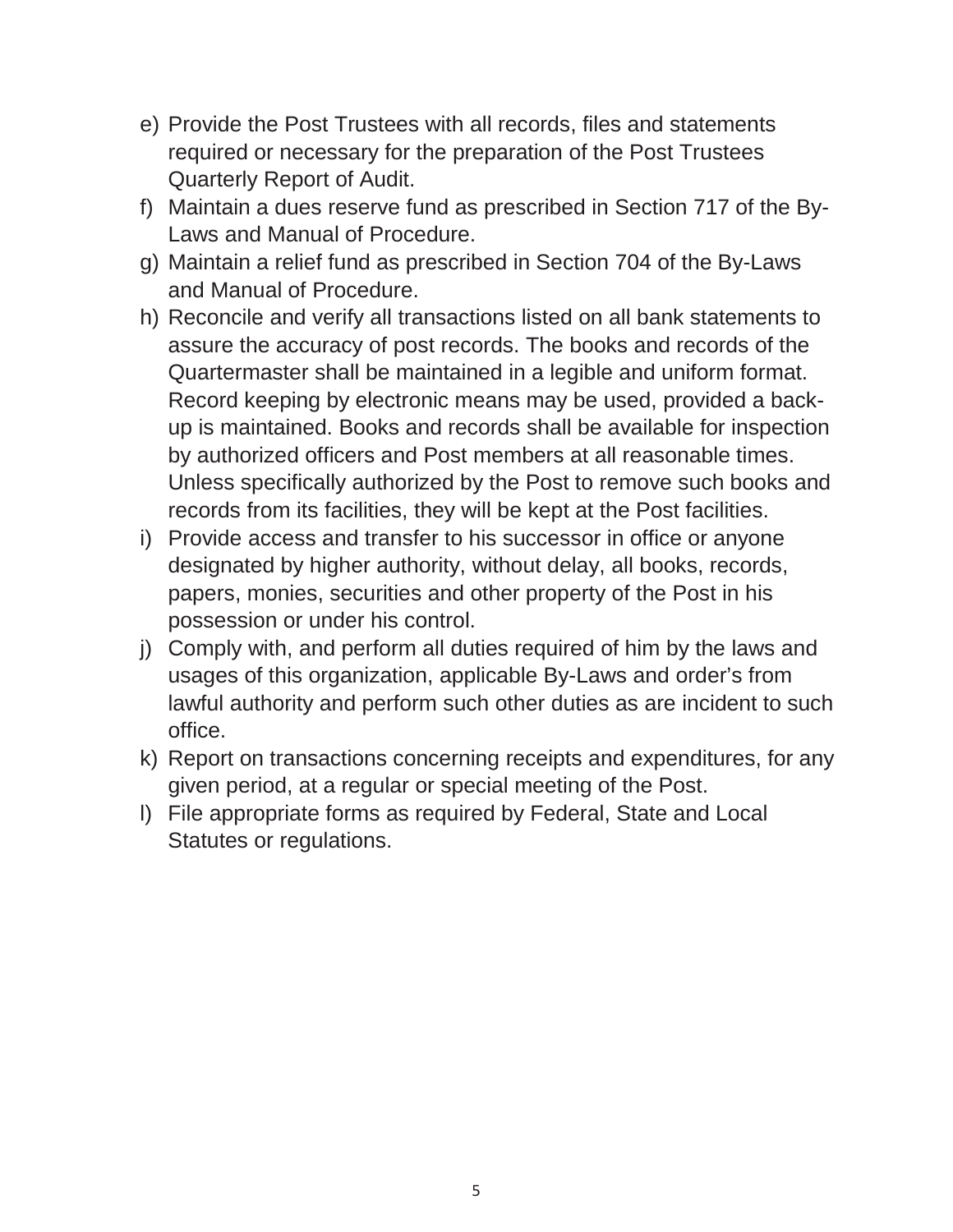# **Control of Clubroom Funds**

Any activity, clubroom, holding company or unit sponsored, conducted or operated by, for or in behalf of a Post, County Council, District or Department shall be at all times under the direct control of such Post, County Council, District or Department and all funds derived there from shall be at all times under the direct control of such Post, County Council, District or Department.

All money, property or assets of any kind or nature, as well as all books and records, owned, held or used by any activity, clubroom, holding company or unit sponsored, conducted or operated by, for or in behalf of a Post, County Council, District or Department shall be the property of such Post, County Council, District or Department and must be placed in the care and custody of the respective Quartermaster. Such money, property, assets, books and records shall be subject to the same rules and under the same procedure as any other Post, County Council, District or Department money, property, assets, books and records.

Title to all real property of unincorporated Posts, County Councils and Districts shall be taken in the name of the regularly elected trustees of said units, and their successors in office, to be held, used and enjoyed in trust for its members. When the laws of the respective states shall require the delivery of a bill of sale to establish ownership of property, such bills of sale shall also be made to the trustees of said units, and their successors in office, in trust for the members thereof.

In addition to other legal requirements under existing local laws or Department By-Laws, no Post, County Council, District, or any holding company or corporation subordinate thereto, shall purchase, sell or otherwise transfer title or any interest in any real estate unless written notice of such proposal has first been given to each member of said unit ten (10) days prior to such regular or special meeting at which the proposal is to be considered, and then only by two-thirds (2/3) vote of approval of those members present and voting at such regular or special meeting. In addition, at least thirty (30) days prior to such meeting, notice shall be provided to the Department Commander who shall review any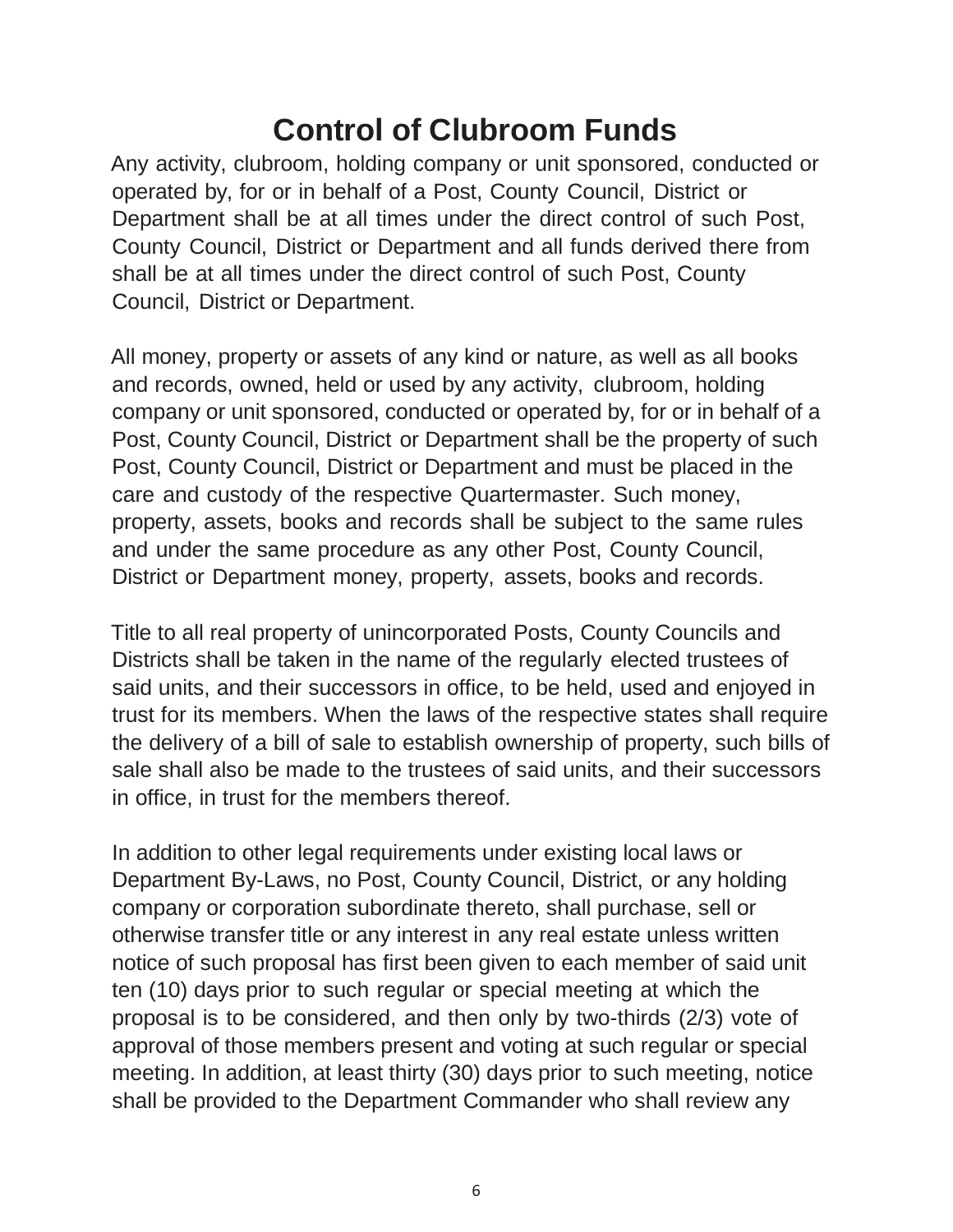sale, purchase, transfer or encumbrance to determine whether such transaction serves the purposes of the Veterans of Foreign Wars of the United States as prescribed in the Congressional Charter. Failure to comply with these provisions shall nullify said transaction.

When properly approved by the members of the Post, the Commander and Quartermaster shall be authorized to sign such legal documents required to sell or purchase real property.

### **Insurance**

Any Post owning and/or operating, directly or by reason of a holding company or other entity substantially controlled by the Post or its members, a canteen, clubroom or other facility available to members or guests must maintain general liability insurance, including, if necessary or appropriate, liquor liability insurance. Such insurance must be of a type and amount sufficient to protect the Post and must name, as additional insureds, the Veterans of Foreign Wars of the United States and the Department in which such Post is located.

# **Taking Over as Quartermaster**

Before a new Post Quartermaster takes up the duties, the previous Quartermaster must be given a "clean slate" by the Post Trustees or auditors. Never, under any circumstances, accept the responsibility for Post funds before this is done. You want to avoid picking up a headache from someone else. Remember, you are bonded, and, once you take over officially, you will be the person "in the middle" if the deck has not been cleared beforehand.

Before you undertake any business as the new Post Quartermaster, check with the bank in which Post funds are deposited to satisfy yourself the funds are correct and in order. Be sure that proper signature cards are on file with the bank with specimen signatures of all persons authorized to make and endorse checks on behalf of the Post. When new officers are elected the new signatures must be provided to the bank.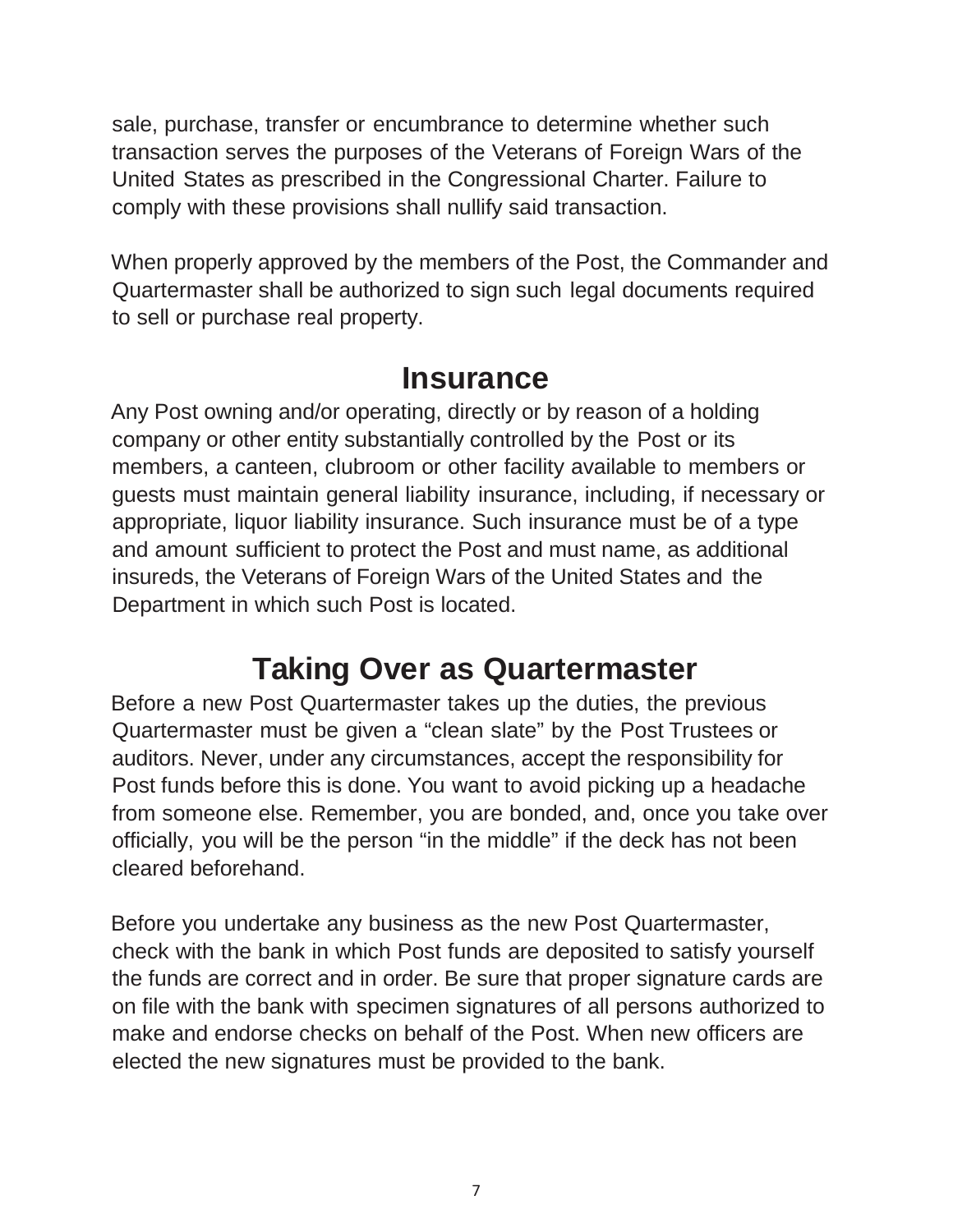You should deposit money and draw checks for disbursements for authorized Post expenses. A Quartermaster should make deposits at regular intervals, rather than letting checks and money accumulate. Get them in the bank as soon as possible. In making deposits it is a better practice to put what you have received into the bank in the same physical form in which you received it. Coins and bills should be deposited as such and checks and negotiable paper must be deposited in the same manner. By putting your receipts in the bank in the same form in which they appear in your ledger, the deposit slips can be easily checked against your ledger for verification and errors can be more easily located. No checks or other negotiable paper received by the Post Quartermaster should be endorsed to a third party or cashed. They should be deposited to the Post account. No bills should be paid in cash. All disbursements should be by check only. This assures an adequate, accurate record.

# **Clear & Accessible Records**

Financial record keeping should include complete and clear documentation of all financial transactions. It cannot be reiterated enough the importance of being prudent in the financial record keeping of your post, as it can determine the survival or failure of the post. Every financial transaction must be documented, so it can be easily traced in the event of an audit or inquiry.

# **Authority to Disburse**

A Quartermaster may NOT disburse the funds of the Post without receiving proper authority from that Post by action on the floor at a regular or special meeting and the approval of the Post Commander. The Uniform System of Records and Accounts provides for a voucher which must be used. This simply means an approved paper voucher/order must be made for presentation to the Post for consideration of payment. Bills are presented to the Post for action before they are paid, except where circumstances do not permit a prior presentation. The bills must be clearly explained and in detail so every Post member will know the situation when called upon to vote. When the Post votes approval, the Post Adjutant prepares the voucher/order, has it properly signed by the person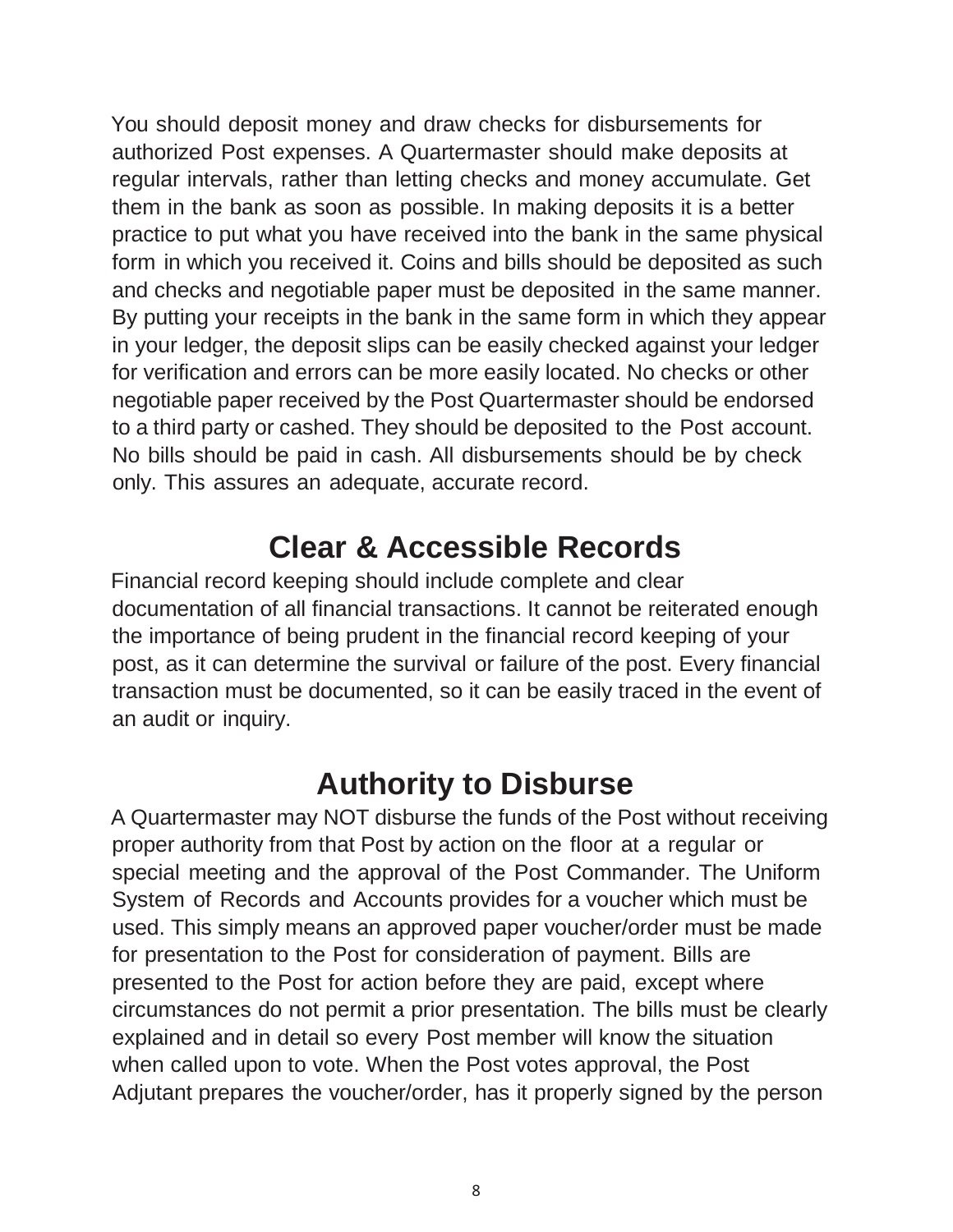so designated and presents it to the Post Quartermaster for payment. Unless this is done, the Quartermaster is without authority to pay. When approved by the Post and properly signed by the Post Commander, it is the authority for the Post Quartermaster to disburse funds in the amount designated on that voucher/order.

The returned check properly endorsed is proof the money has been paid. In this manner, the Quartermaster has authority to pay and also proof that payment has been made. Vouchers/Orders must be carefully and permanently filed, and cashed checks accounted for properly, audited and filed for future reference, with correct notations in your books. This is what is known as a clear record and, as a good Quartermaster, you should never operate any other way.

## **Vouchers/Orders**

The initial voucher/order must be self-explanatory and show clearly to whom the money is to be paid, how much is to be paid and for what, set forth in detail. It must also carry the correct signatures as required by the By-Laws and the Post. If the payment is reimbursement for expenditures already made, the voucher/order must be supported by the receipted bills made in detail. If it is for a bill being presented for payment, the itemized bill must accompany the voucher/order and remain a part of that voucher/order in the permanent file.

Always keep this in mind. You can never have too much proof for the proper receipt and disbursement of funds, because doubt can attach to any person, despite a record of probity and honesty. A Quartermaster may, with or without cause, be called upon at any time to account for stewardship. Never honor a voucher marked "miscellaneous expense." If such expense cannot be detailed and itemized for Post approval, you are not required to make that disbursement.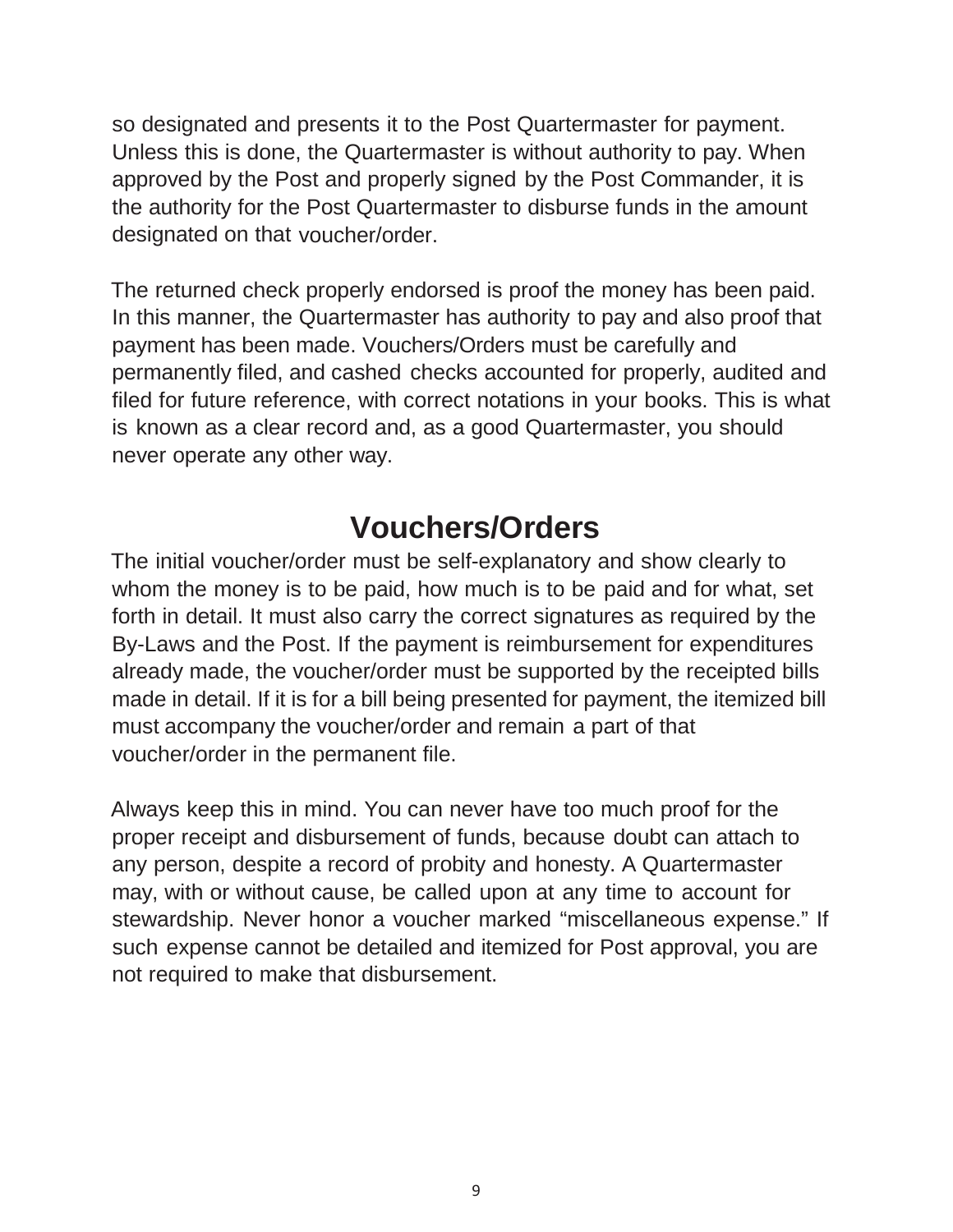# **Financial Report**

The Post Quartermaster makes a report to the Post on its finances at each meeting. This report is taken directly from the records. It is made out on Financial Statement Form (Form #4208) and it must be accurate and current.

# **Action on the Quartermaster's Report**

All financial transactions and the final action of the Post must be recorded in the minutes by the Post Adjutant. The Post Quartermaster should insist action be taken by the Post to accept (or accept, subject to change or audit) the Quartermaster's report, and should see to it that it is recorded in the minutes. This is important because it is the Post's official record showing the Quartermaster has brought the report before the Post. Keep in mind, Comrade Quartermaster, you are bonded and should a discrepancy appear which needs action by the bonding company, the records will be called for to see if the Post has exercised due care and diligence in protecting the bonding company from improper practices and fund handling. Suggested motions:

- 1) If the Quartermaster records have been audited by the Post Trustees: "Comrade Commander, I move to accept the Quartermaster's report as presented."
- 2) The Quartermaster records have not been audited by the Post Trustees: "Comrade Commander, I move to accept the Quartermaster's report subject to audit."

# **Bonds**

All Posts are required by the By-Laws (Section 703) to have each officer accountable for funds or property bonded in a sum at least equal to the amount of the liquid assets for which, so far as can be anticipated, the Quartermaster may be account- able. Failure to comply with this provision of the By-Laws is a dangerous practice because the Post will be without the protection a bond affords. A bond is like fire insurance, you hope you never need it but, if you do and do not have it, you could have serious financial problems.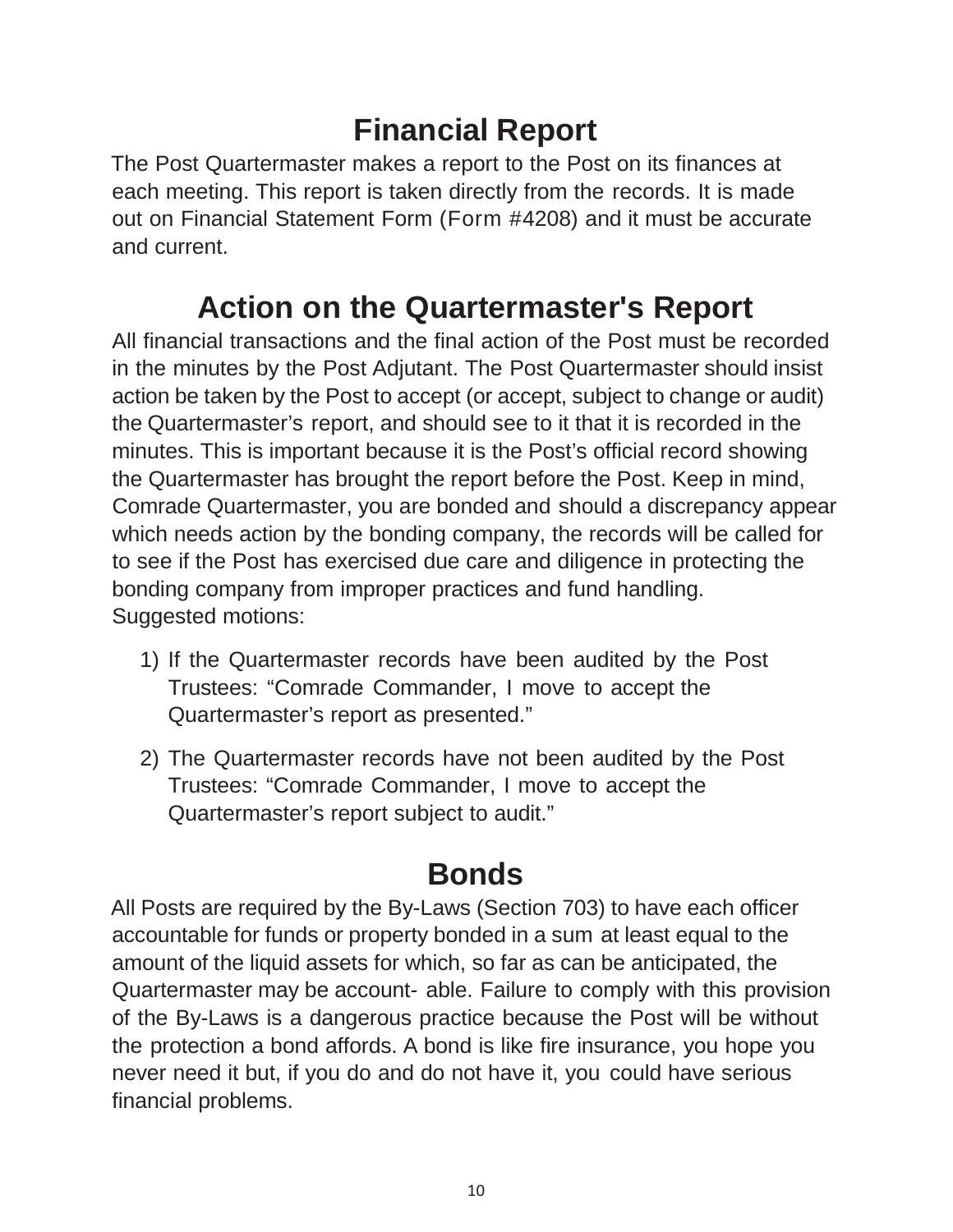Many Departments have arrangements with a bonding company. If you are unsure of the status of bonding for your Post or whether state arrangements have been made, please contact your Department Headquarters for advice and information.

Most insurers issue what are called schedule bonds, meaning the office is bonded, not the individual. Of course, the individual must be legally holding office to be covered, but the bond does not change nor is it invalidated by a change of Quartermaster during the bond period.

Bonds do not cover money lost through burglary, careless handling, losing it, mysterious disappearance or mismanagement.

The bond does not take the place of insurance in any way. It pays only for loss due to fraud or dishonest acts of the person bonded.

All bonding companies require reasonable care on the part of the insured. Regular audits and controls on the individual are presumed to be part of the agreement. Experience reveals that defalcation occurs when the trustees do not conduct regular audits and do not take the precaution of obtaining an occasional monthly statement direct from the bank or fail to verify the books against the records. The Post Quartermaster should not prepare the quarterly audit for the trustees because it could result in a contested claim on the grounds that the audits were not conducted by the trustees. To protect the Post, the trustees must play an active part in the auditing procedure.

A bond is one of those things that isn't reviewed until there is trouble, and then it can be too late. Be sure the bond is large enough to provide full protection. Learn the limits and conditions of bond coverage, so that there won't be any surprises.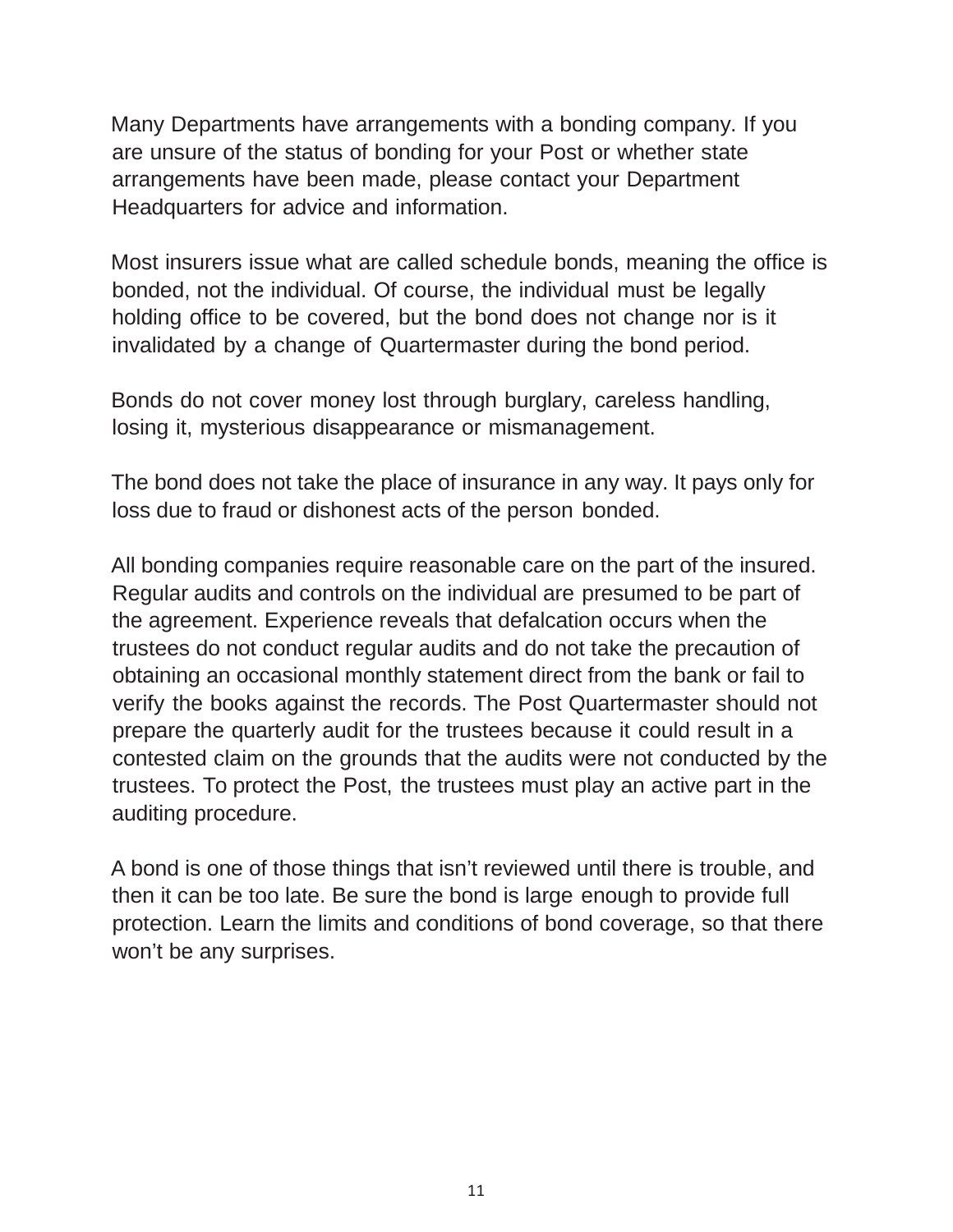#### *RECORD RETENTION GUIDE*

The following list has been compiled in response to requests from Posts that have asked how long to retain certain files and records. Please keep in mind that this list does not have the effect of law, and a judicious amount of common sense should be used when applying it to your Post.

*Record Name* Retention Period

| 7 years<br>7 years<br>7 years<br>Permanent<br>Continuing record<br>10 years<br>2 years<br>5 years                                                                        |
|--------------------------------------------------------------------------------------------------------------------------------------------------------------------------|
| 5 years<br>5 years<br>5 years<br>2 years<br>3 years after termination<br>3 years after termination<br>5 years<br>Until superseded                                        |
| 7 years<br>7 years<br>Permanent<br>3 years<br>7 years after termination<br>10 years<br>3 years                                                                           |
| Permanent                                                                                                                                                                |
| 5 years<br>4 years after termination<br>7 years after termination<br>7 years<br>30 years after settlement<br>11 years after termination<br>7 years<br>3 years<br>7 years |
|                                                                                                                                                                          |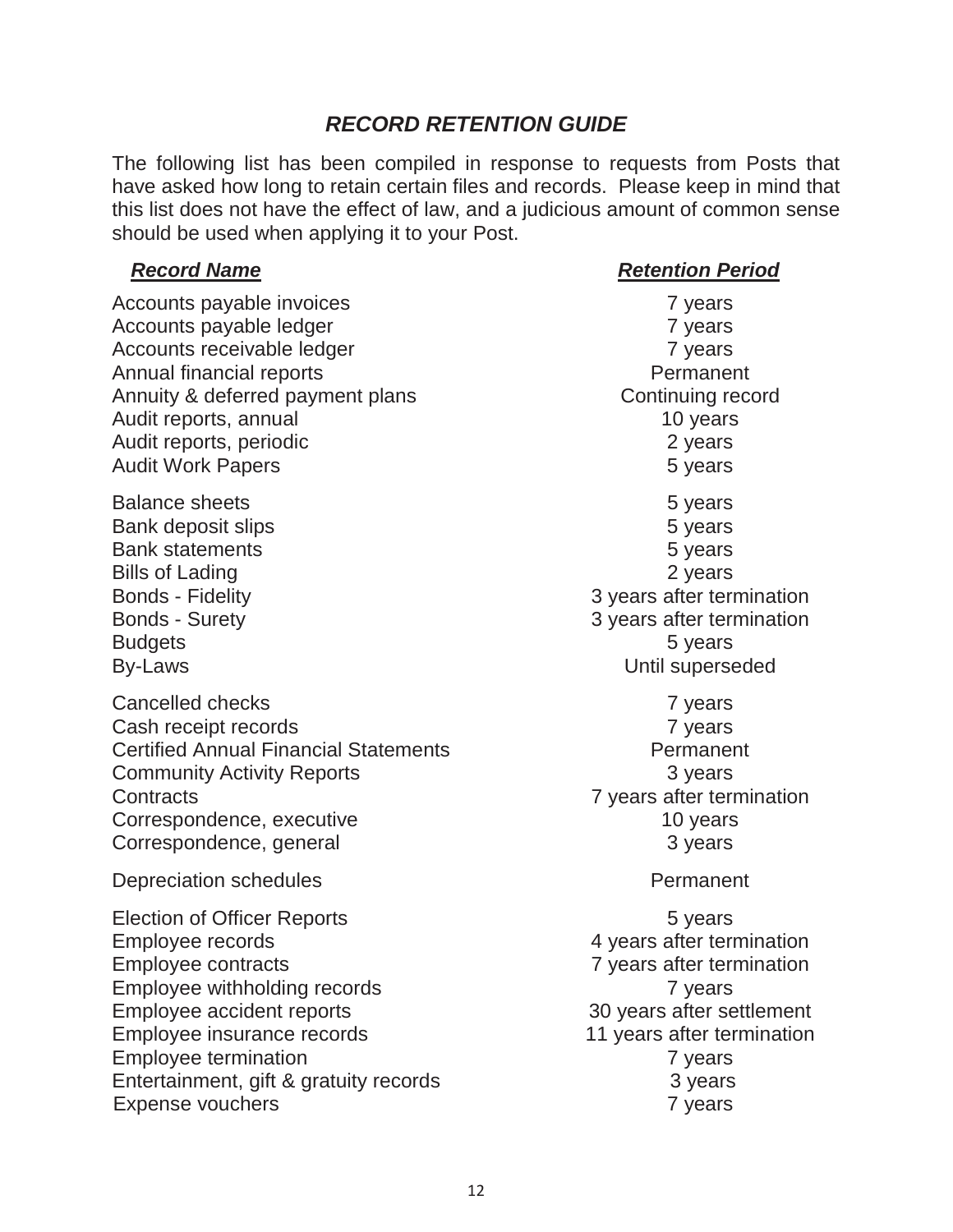Financial reports, periodic and a set of the 2 years 2 years Financial reports, annual example of the example of the Permanent Freight bills 3 years 3 years Freight claims 2 years 2 years

General ledger **Permanent** Permanent Income statements, annual Permanent Income statements, periodic and a series of the 2 years 2 Incorporation Papers **Permanent** Inspection Reports **3** years 3 years Inventory records **Permanent** 

Membership Rosters 6 years 5 years

Periodic Financial Reports 2 years Petty Cash Records **3** years

Shipping & Receiving documents **2** years

Tax records Permanent

*Record Name Retention Period*

Fidelity bonds **3** years after termination Garnishments **6** Garnishments **6** Garnishments **6** Garnishments **6** Garnishments **6** Garnishments **6** Garnishments **6** Garnishments **6** Garnishments **6** Garnishments **6** Garnishments **6** Garnishments **6** Garnishments **6** G Insurance records, general 4 years after Policy expiration Labor Cost Records **3 years** 3 years Lease Records **3** years after termination Membership Applications Permanent *(see note 1)* Minutes of Post Meetings **5** years *(see note 2)* Payroll register 7 years Postal records **1** year after end of fiscal year Property records **Permanent** Quartermaster reports **6** years *(see note 3)* 

Note 1: Membership applications should be retained as a permanent record to aid in establishing length of membership, original eligibility, and other items of historical value.

Note 2: In some instances, it may be advisable to retain the minutes of Post meetings when those minutes contain policy decisions. Normally, however, those policy decisions would have been incorporated into the Post By-Laws, and the minutes would only be of minor historical significance.

Note 3: Monthly Quartermaster reports usually prove to be "dead files" once the quarterly and annual audit reports are completed. However, it is recommended that they be retained for a period of five years, should a detailed reconstruction of the Post's financial situation be required by an auditor or IRS.

Obviously, the foregoing list is not all-encompassing, nor is it intended to be. A good rule of thumb in determining what files and records to keep is that if the file or record has no financial or historical significance, then it is probably time to dispose of it.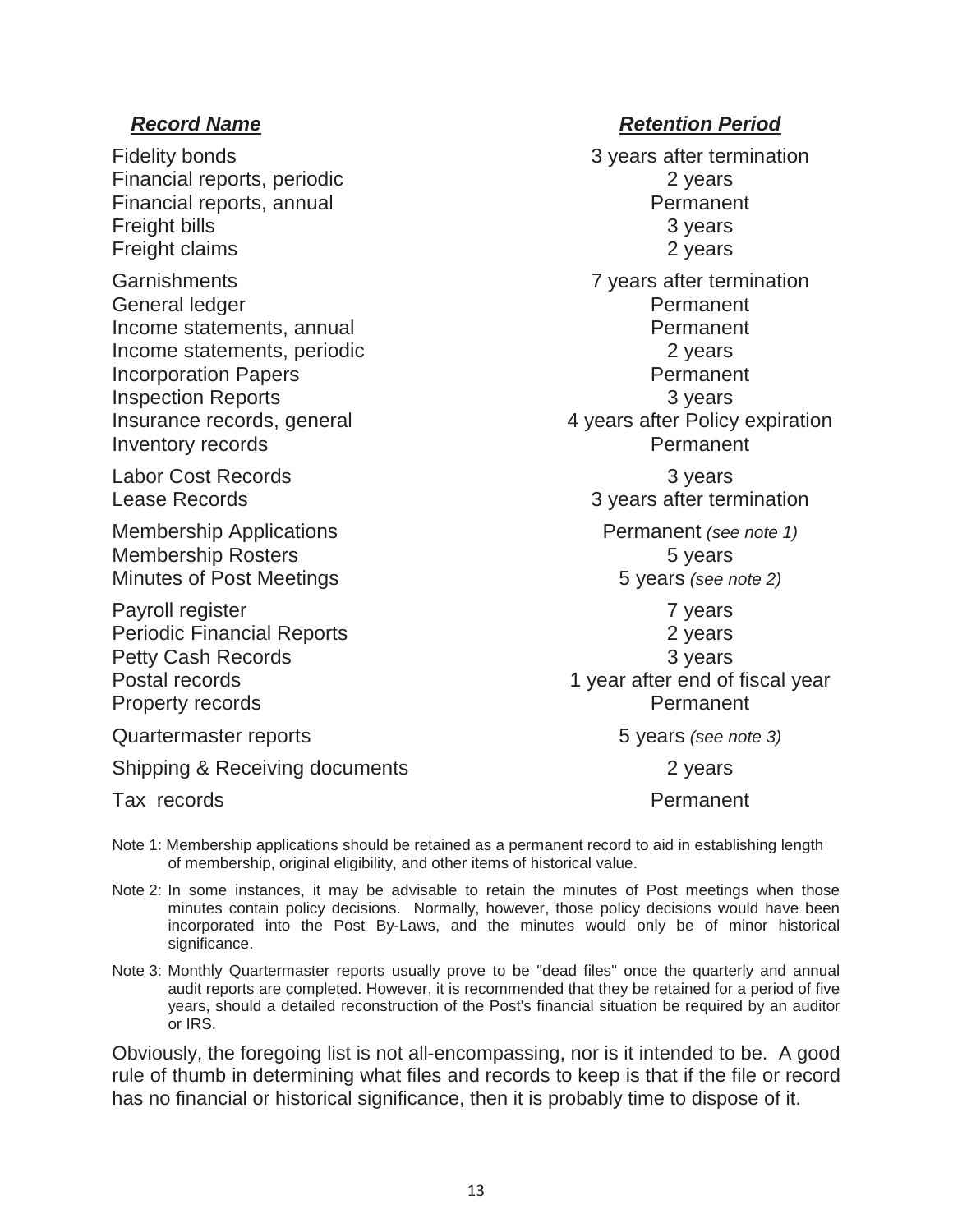# **Statement of Policy**

# **Operation, Management & Control of Clubs and/or Canteens**

The operation, management and control of clubs and/or canteens were not envisioned in the purposes of our organization as described above both in our Congressional Charter, National By-Laws, Manual of Procedure and Ritual. The first and foremost consideration of Posts shall be to the objects of the VFW listed above. VFW clubs and/or canteens should be of secondary interest and concern and compatible with our stated purposes.

Some State Departments have adopted or recommended Rules and Regulations or Management Guides for the operation of Post sponsored clubs and/or canteens in compliance with state and local regulations and the applicable provisions of Sections 708 and 709 of the National By-Laws, which address incorporation and control of units. Also, many Posts have incorporated those Rules and Regulations or Guides in their By-Laws or adopted Rules and Regulations for the operation, management and control of their canteens and/or clubs in accordance with them.

Differing laws at the state and local levels preclude the promulgation of universally accepted rules and regulations. The operation, management and control of any club or canteen, or any other facility operated by a Post, is wholly within the authority of the Post. It is the Post's responsibility to see that its club, canteen or other facility is operated in a way that benefits its members and does not harm the reputation of the Post and those members.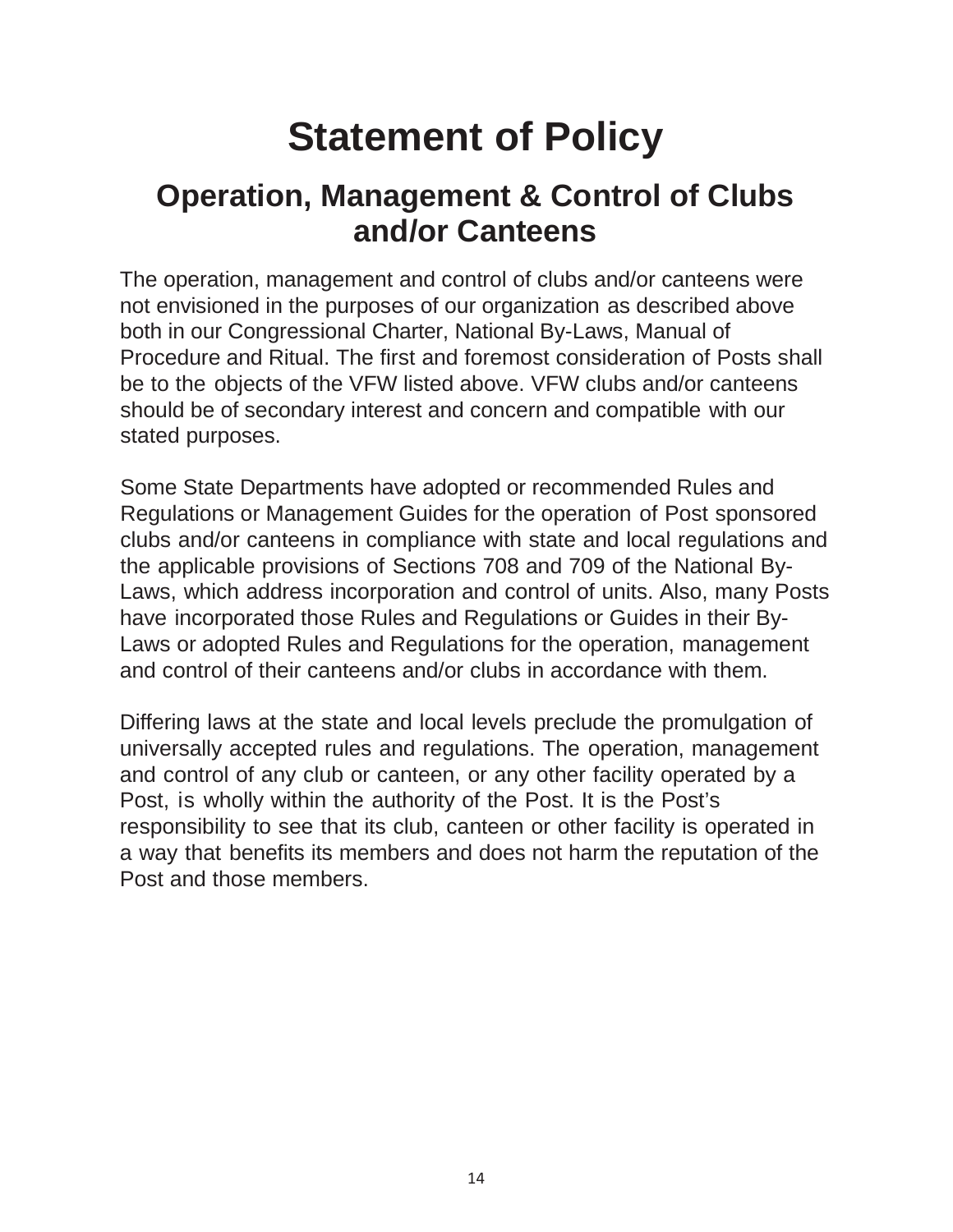In adopting rules and regulations for the operation, management and control of clubs and/or canteens, Posts must adhere to the following PROVISIONS of the National By-Laws:

ANY ACTIVITY, CLUBROOM, HOLDING COMPANY OR UNIT SPONSORED, CONDUCTED OR OPERATED BY, FOR OR IN BEHALF OF A POST, INCORPORATED SEPARATELY FROM THE POST OR UNINCORPORATED, SHALL BE AT ALL TIMES UNDER THE DIRECT CONTROL OF THE POST AND ALL FUNDS DERIVED THEREFROM SHALL BE AT ALL TIMES UNDER THE DIRECT CONTROL OF THE POST.

ALL MONEY, PROPERTY OR ASSETS OF EVERY KIND AND NATURE, AS WELL AS ALL BOOKS AND RECORDS OWNED, HELD OR USED, BY ANY SUCH ACTIVITY, CLUBROOM, HOLDING COMPANY OR UNIT SPONSORED, CONDUCTED OR OPERATED BY, FOR OR IN BEHALF OF A POST SHALL BE THE PROPERTY OF THE POST AND MUST BE PLACED IN THE CARE AND CUSTODY OF THE POST QUARTERMASTER.

NO POST AND NO ACTIVITY, CLUBROOM OR HOLDING COMPANY OR UNIT SPONSORED, CONDUCTED OR OPERATED BY, FOR OR ON BEHALF OF ANY POST, MAY OWN ANY PROPERTY JOINTLY OR IN COMMON WITH ANY INDIVIDUAL, FIRM, PARTNERSHIP, ASSOCIATION, CORPORATION OR OTHER BUSINESS OR CHARITABLE ENTITY, INCLUDING VETERANS ORGANIZATIONS NOR MAY THEY PARTICIPATE IN ANY ARRANGEMENT WHEREBY THE FUNDS OF SUCH POST, OR ACTIVITY, CLUBROOM, HOLDING COMPANY OR UNIT SPONSORED, CONDUCTED OR OPERATED BY, FOR OR IN ITS BEHALF ARE EXPENDED ON PROPERTY HELD BY ANOTHER ENTITY FOR THE JOINT USE OF SUCH POST, AND OTHER INDIVIDUALS, FIRMS, PARTNERSHIPS, ASSOCIATIONS, CORPORATIONS OR OTHER BUSINESS OR CHARITABLE ENTITIES,INCLUDING VETERANS ORGANIZATIONS.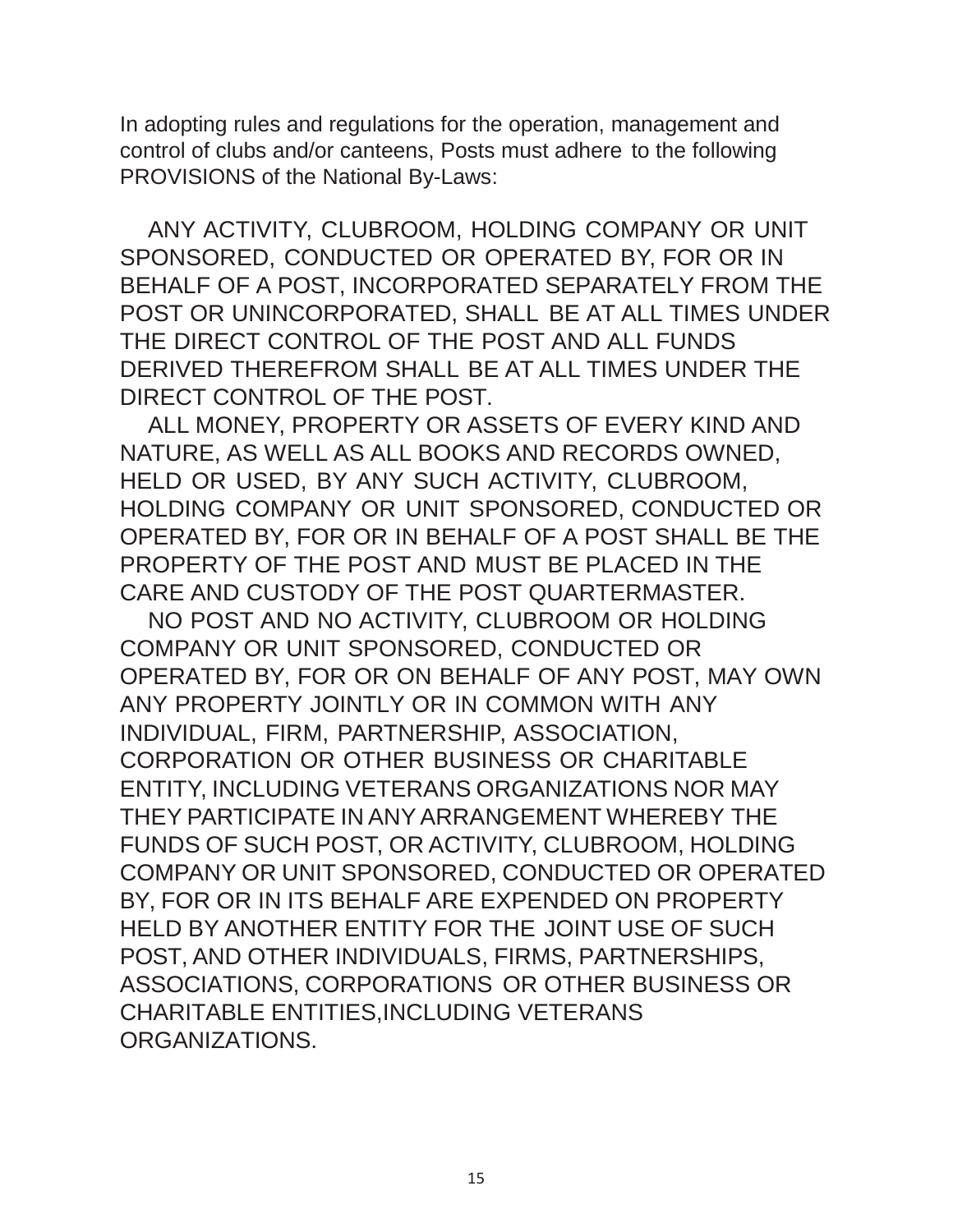# **"Buddy" Poppy**

Every Post should participate in the "Buddy" Poppy program . . . at least once a year, even if your Post has NEVER distributed Poppies. You will not fulfill your duty and responsibility as Post Quartermaster . . . unless you assist your Commander in conducting a "Buddy" Poppy program during your respective terms in office.

#### **Where to Order "Buddy" Poppies**

All "Buddy" Poppies and allied materials, advertising, promotional and worker's supplies are obtained by the Post through its own Department (State) Headquarters. If you have not received order forms and a list of available material and prices, contact your Department Quartermaster.

#### IT IS SUGGESTED THAT ALL ORDERS BE PLACED WITH YOUR DEPARTMENT HEADQUARTERS 6-8 WEEKS PRIOR TO ANTICIPATED PROGRAM DATE.

#### **How Many "Buddy" Poppies to Order**

When placing your order for "Buddy" Poppies, plan for "the best possible campaign" and requisition an additional five hundred (500). Additional Poppies will be required during the year for remembrances, displays, table decorations and many other uses. The total distribution will depend upon the number of recruited workers. Don't forget to take into account any requirements for the All State Commander contests.

#### **What the "Buddy" Poppy Program Means to the VFW**

The purchase price paid for "Buddy" Poppies by your Post includes many items in addition to the cost of the Poppy itself. Since the program varies in different Departments, exact figures cannot be given for each state. The amounts shown below reflect the minimum distributed to each for every one thousand "Buddy" Poppies distributed:

\$10.00 to the VFW National Rehabilitation Service \$10.00 to the VFW National Home, Eaton Rapids, Michigan \$15.00 to your own Department Rehabilitation Service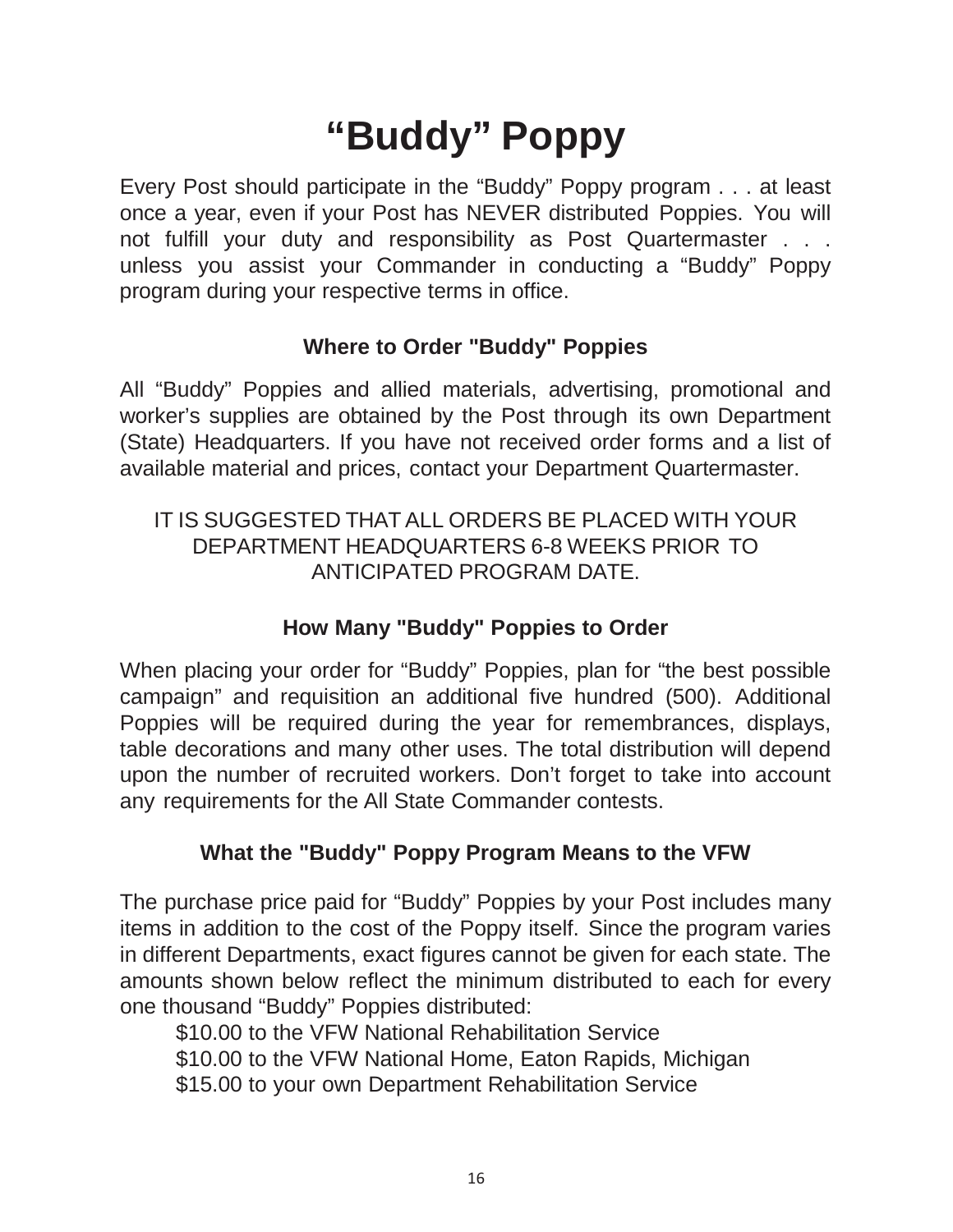#### **How to Use the Net Proceeds**

Your Post proceeds must be used for "the assistance of needy veterans and members of the Armed Forces and their dependents, widows and orphans." No "Buddy" Poppy funds can be used for any other purpose. Net proceeds must be put in the Post Relief Fund. Adherence is mandatory as provided in Section 219, VFW, the Manual of Procedure states:

The Quartermaster of the Post will be the custodian of the relief fund and will expend monies there from, as directed by the Post, for the following purposes:

- a) Aid, assistance, relief, and comfort of needy or disabled veterans or members of the Armed Forces and their dependents, and the widows and orphans of deceased veterans.
- b) Maintenance and expansion of the VFW National Home for Children and other facilities devoted exclusively to the benefit and welfare of the dependents, surviving spouse, and orphans of disabled, needy or deceased veterans or members of the Armed Forces.
- c) Necessary expenses in providing entertainment, care, and assistance to hospitalized veterans or members of the Armed Forces.
- d) Veterans' rehabilitation, welfare and service work.
- e) To perpetuate the memory of deceased veterans and members of the Armed Forces and to comfort their survivors.
- f) To foster true patriotism through historical and educational programs.
- g) Remission of dues of sick, needy or disabled members.
- h) Necessary expenses to support the relief fund such as the purchase of Buddy Poppies.

Relief funds may be invested in approved securities but shall not be loaned to the Post or other units, or transferred from the relief fund in any manner or under any guise, except that relief funds may be transferred to the general fund for remission of dues of sick, needy or disabled members.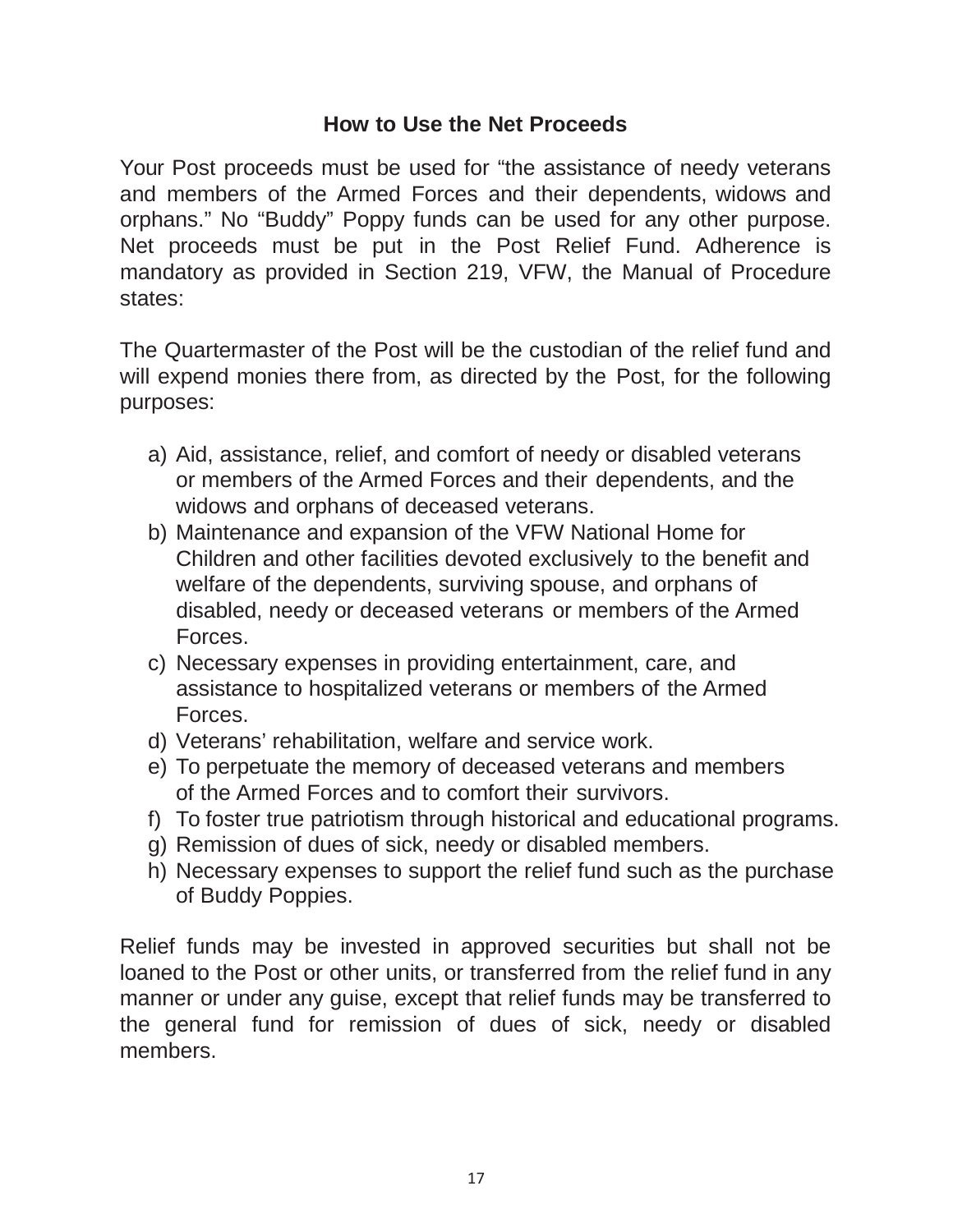# **Benefit Information**

All new and reinstated members recruited during this year will receive member benefit information once their dues have been received at National Headquarters. If you need additional member benefit information, please contact your Department Headquarters.

Your help in publicizing VFW Member Benefits will help the Veterans of Foreign Wars have another successful membership year.

**Important Note:** VFW members in good standing are insured under the \$1,000/\$1,500 Personal Accident Plan (benefits reduce at ages 70 and 75). Benefits are payable in the event of a covered accidental death or dismemberment. Accidental loss of life payment is payable to the estate of the insured member, unless a beneficiary designation form is on file at the insurance company.

Additional member benefits can be viewed at: https://www.vfw.org/MY-VFW/New-Member-Benefits/Member-Benefits/

You may call Toll Free 1-800-821-2606, option 1.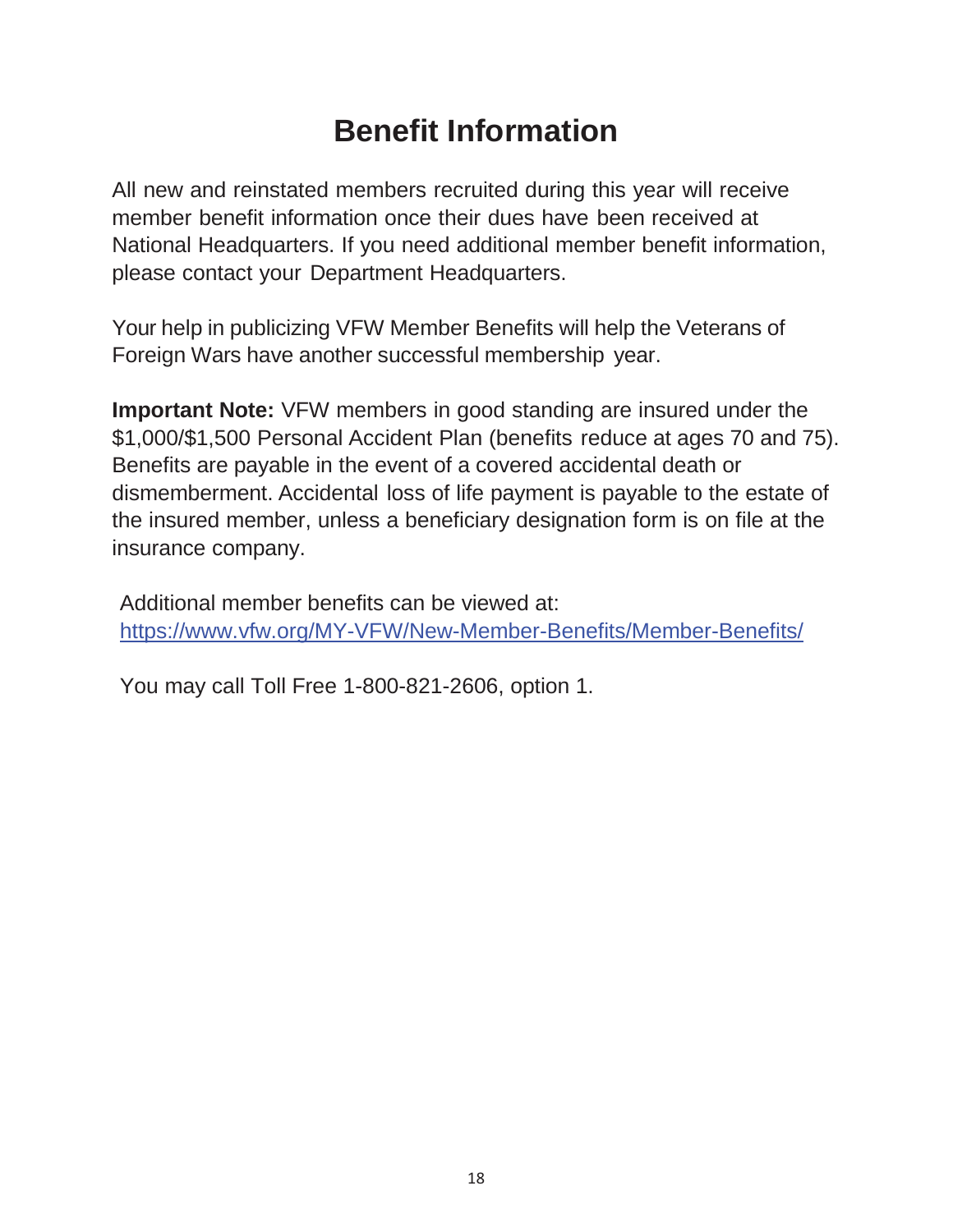# **Emblem and Supply Department VFW Store**

Through the Emblem and Supply Department, the VFW Store offers virtually everything you need to conduct Post business - supplies, recruiting items, business cards, caps, uniforms, awards, emblematic merchandise, to name a few. Additionally, the VFW Store offers a wide variety of other products for Posts and members such as personalized apparel (shirts, jackets, and caps), military items, jewelry, gift items, as well as flags and patriotic items.

The VFW Store offers high quality, affordable products and equally as important, when you buy from the VFW Store your money stays in the VFW and all levels benefit:

- Per Sec 715 of the VFW By-Laws, 10% of net profits are rebated back to the Departments each year.
- Auxiliary to the VFW, National Headquarters receives a percentage
- The remainder goes to VFW Programs that assist veteran, military personnel, and their families.

A new VFW STORE catalog is mailed annually in August to each Post Quartermaster and Commander, as well as to members who have purchased in the prior year.

Convenient Ordering

- Online: www.vfwstore.org
- Toll free: 1.800.821.2606, opt. 2
- Fax: 816.968.1196 (credit card orders only)
- Mail order form

VFW Store has convenient payment methods: Check, Money Order, and accepts MasterCard, Visa, American Express, or Discover Card.

If you don't see what you are looking for in the VFW Store catalog or online, please call 1.800.821.2606.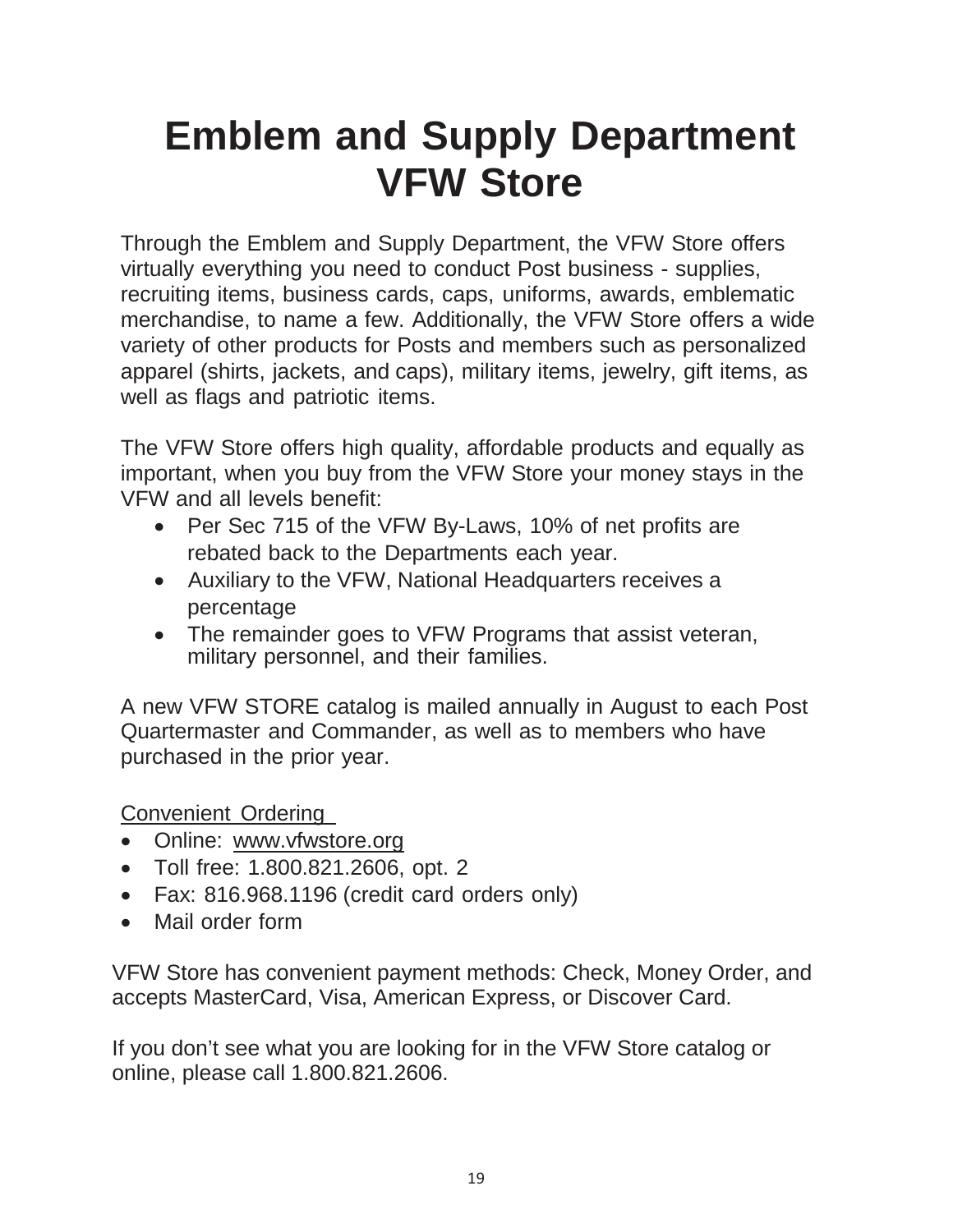There is a continual effort to develop new products that meet the needs of the VFW Departments, Posts and Members. We value and welcome your suggestions and feedback. If you have a suggestion for new products, contact at Sonja Cutright, Manager, scutright@vfw.org or 816.968.1161.

#### **Use of the Trademarked VFW Emblem**

The VFW Logo is trademarked and owned by the National Organization of the Veterans Foreign Wars of the United States, with exclusive rights to manufacture the logo reserved by the National Organization, except by written permission from the Quartermaster General. To request permission to use the logo, contact qmgeneral@vfw.org

NO POST, DISTRICT, COUNTY COUNCIL, STATE or AUXILIARY, including MEMBERS and OFFICERS, has authority to grant the right to manufacture, reproduce, or use the logo or name, to include VFW or Veterans of Foreign Wars.

The **VFW STORE** and its licensed vendors, listed online at www.vfwstore.org, are the **ONLY AUTHORIZED SOURCES** to produce merchandise with the VFW name and/or Cross of Malta.

#### **Special Purchases/Quantity Discounts**

Products are not limited to what you see in the VFW Store catalog or online. We specialize in finding custom/quantity products at very competitive prices. If your Post needs shirts, merchandise for special events, youth sponsorships item, etc. and you want to add your Post information to it, contact Kim Winston, Custom Consultant, at kwinston@vfw.org or 816.968.1181.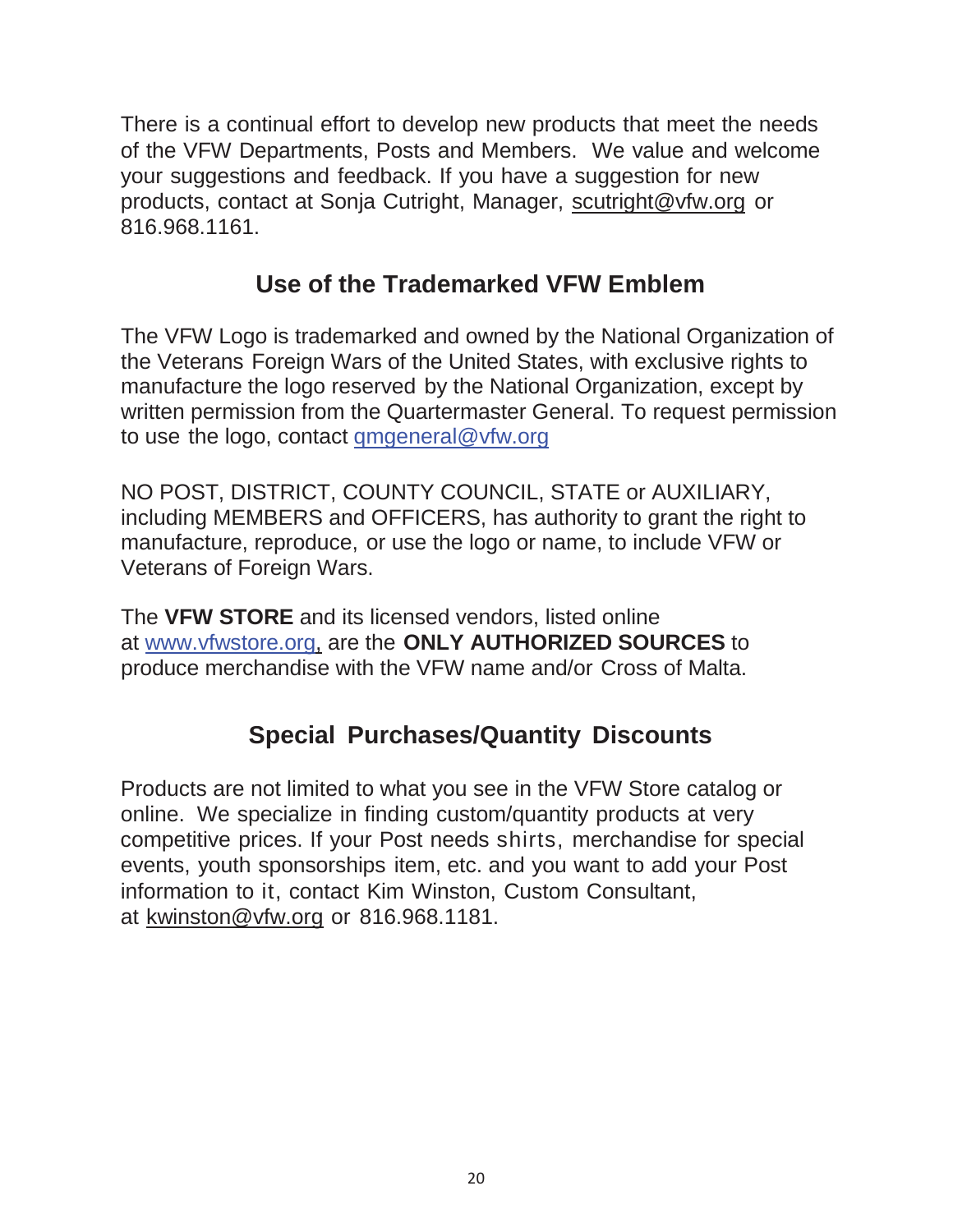#### **Discount For New Life Members**

New Life Members are eligible for a 10% discount on products for **personal** use from the VFW Store for one year from their Life Membership Date. Certain restrictions apply including:

- 1. **Personal Use** does not include Post Supplies, By-laws, Citations, Trophies and Plaques. No Post checks.
- 2. Discount must be requested at the time of order and cannot be used with other discounts, or applied to prior purchases, tax or shipping/handling charges.
- 3. Membership Number required on all orders requesting this discount.
- 4. Online orders, use Promo Code: **NEWLIFEMEMBER**

**Discount For Legacy Life Members** (personal use only) **–** #1-3 above applies. Online orders, use Promo Codes: **GOLD**, **SILVER** or **BRONZE**

### **Discount with Perpetual Post Charter**

Posts receiving a new Perpetual Charter will receive a 10% discount certificate on one order from the VFW Store. Certain restrictions apply including:

- Original certificate must accompany the order.
- Discount certificate valid for one year from the date issued.
- Discount may not be used with other discount offers, coupons or gift certificates, nor applied to prior purchases, account payments, sales and/or use tax or shipping/handling charges.

Any questions regarding the VFW Emblem and Supply Department/VFW Store, contact Sonja Cutright, Manager at scutright@vfw.org or call her at 816.968.1161.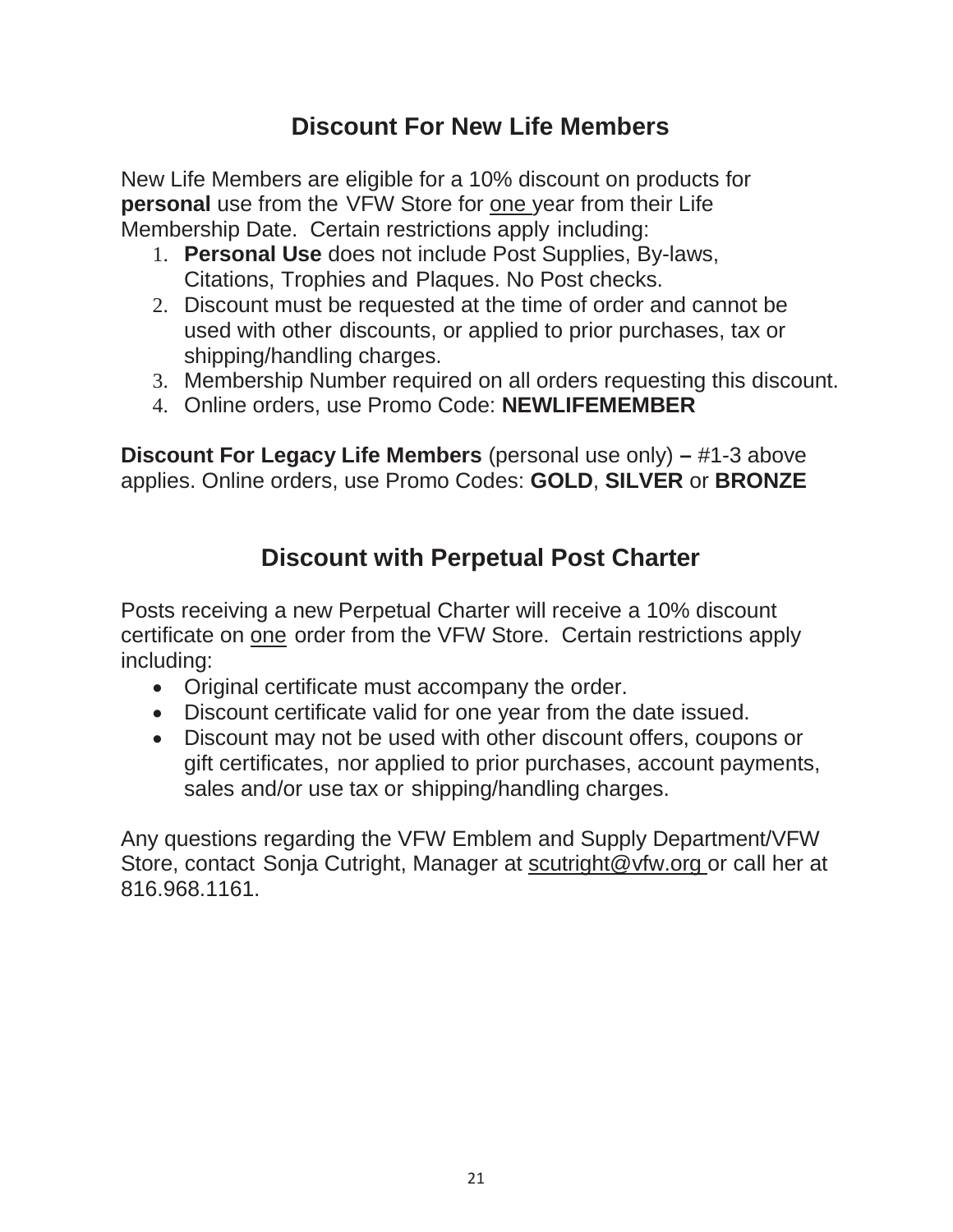### **Quartermaster Supplies Quick Reference List**

Item #4108**Podium Edition**; Combined Congressional Charter, By-Laws, Manual of Procedure and Ritual. Item #4105**Demeter's Manual**; Parliamentary Law and Procedure Item #4204Receipts, Expenditure and Distribution Ledger Item #4200 Miscellaneous Receipt Forms Item #4201 Membership Record Forms Item #4205Post Minutes Book Item #4214Trustees Report of Audit Form Item #4208 Financial Statement Form (monthly detail of receipts and disbursements) Item #4211 Draft Book (voucher/payment order)

# **Rosters and Mailing Labels**

Department and Post Quartermasters can download a roster, and from that, can print their own labels at no charge; using the Online Membership System (OMS).

#### Rosters

If you are unable to download a roster, please contact your Department Headquarters. If you and your department are unable to download the roster, you may submit a completed order form to Membership to obtain one.

#### Mailing Labels

If you are unable to print your labels, please contact your Department Headquarters.

If you and your department are unable to print the labels and would like to order a set from National Headquarters below are your options:

- For Post Active member mailing labels- contact the VFW Store 1- 800-821-2606 (active members ONLY)
- For all other labels, please read and submit the Mailing Label Request form to Membership department.

For additional information call your Department Headquarters, or the Membership Department at 816-756-3390.